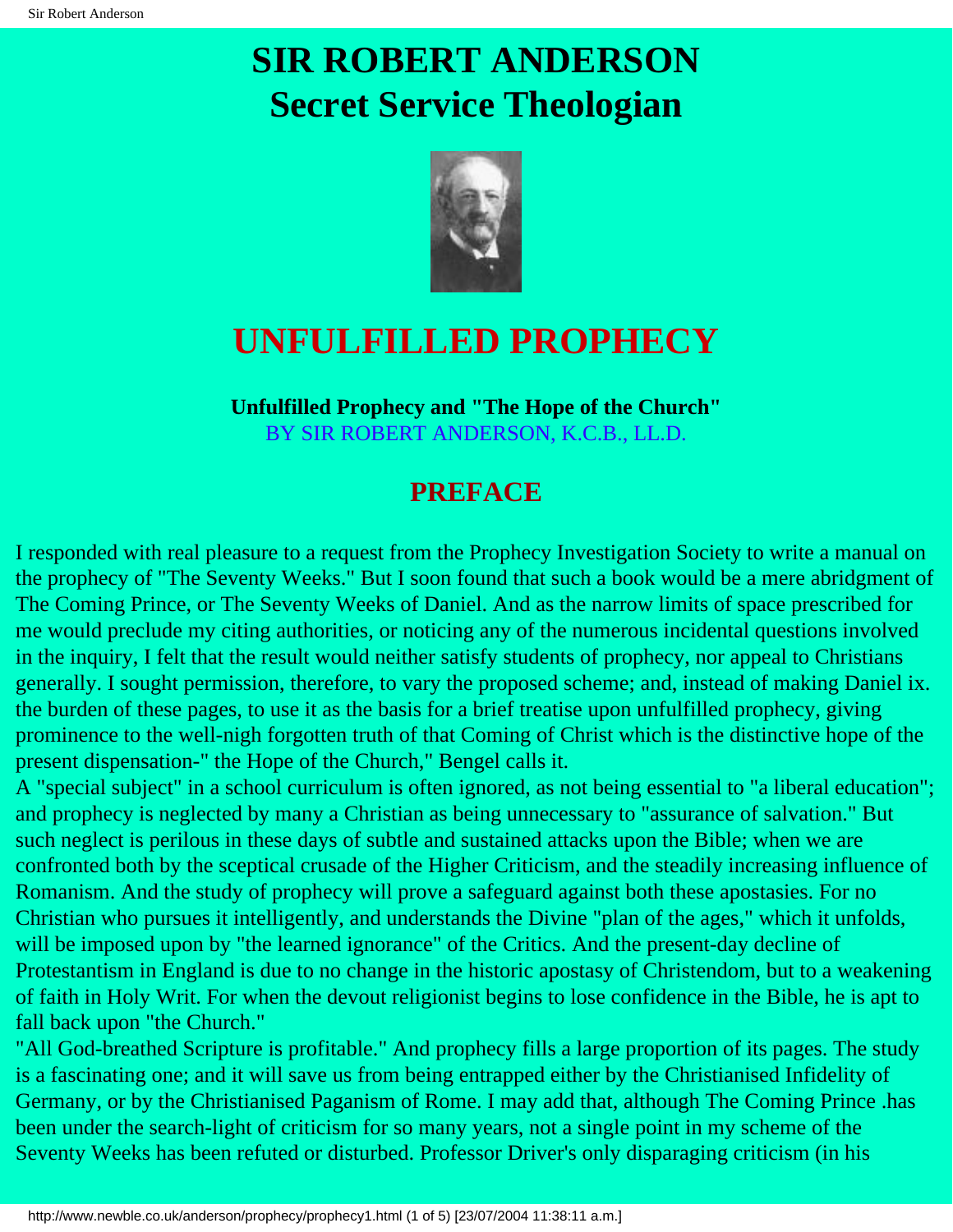"Daniel," Cambridge Bible, page 149) is that my scheme is based on that of Julius Africanus (a fact of which I boast!), and that it leaves the seventieth week unexplained (which suggests that he mislaid his copy of my book when he had read only half of it !). R.A.

### **CHAPTER ONE**

Many years ago one of the leading Rabbis of the London Synagogue published a volume of sermons to refute the Christian interpretation of certain Messianic prophecies. The Seventy Weeks of Daniel received prominent notice; and he accused Christian expositors of tampering, not only with chronology, but with the language of Scripture, in their effort to make it apply to the Nazarene. My indignation at such a charge led me to enter upon an extensive course of reading to enable me to refute it. But to my great surprise and distress I found that it was by no means a base-less libel. And this again led me to take up the study of Daniel ix. with an open mind, and a settled determination to accept the words of the prophecy at their face value, and to adopt the standard chronology of the eras and events involved in the inquiry. The error of the received view, that the Captivity era was the basis of the prophecy, was one of my earliest discoveries. And this blunder, trifling though it may seem, has afforded both Jews and Infidels a vantage ground in their attacks upon these Scriptures. There was no "seventy years' Captivity." Because of national sin a judgment of seventy years servitude to Babylon was Divinely imposed upon Judah. This judgment fell in the third year of King Jehoiakim (B.C. 606), when Nebuchadnezzar invaded Judea and captured Jerusalem. But his purpose was merely to hold the land as a vassal State, and he left the Jews in undisturbed possession of their City, Daniel and his companions being carried to Babylon to adorn his court as vassal princes.

After three years Jeboiakim revolted; and five years later Nebuchadnezzar returned to enforce his conquest (B.C. 598). And the youthful King Jehoiachin surrendered almost without a struggle. On his first invasion the King of Babylon had proved magnanimous and lenient. But now he had to punish rebellion; and he "carried away all Jerusalem," leaving none behind "save the poorest sort of the people of the land. This was what, in the opening words of his book, Ezekiel terms " King Jehoiachin's captivity," the prophet himself being numbered among the captives.

Jehoiachin's uncle, Zedekiah, was placed upon the throne as vassal king, having sworn allegiance to his suzerain. In common with "the residue of Jerusalem that remained in the land," he had ever before him Jeremiah's warnings that a refusal to submit to the Divine decree which brought them under servitude to Babylon would bring upon them a far more terrible judgment. Nebuchadnezzar would again return to "destroy them utterly," and to make the land" a desolation and an astonishment." But they gave heed to false prophets who pandered to the national vanity by predicting a speedy restoration of their independence; and having obtained a promise of armed support from Egypt, the Jews again revolted. Nebuchadnezzar thereupon invaded Judtea for the third time; and when, after a siege of eighteen months, he captured Jerusalem, the city was given up to fire and sword. The last chapter of 2 Chronicles contains the sad story of Judah's sin and of the Divine judgments it brought upon them.

Three several judgments, distinct, though in part concurrent, thus befell that stiff-necked people. And it was this third judgment of the "Desolations" that filled the thoughts and bowed the heart of Daniel, as he prayed the prayer which brought him the great prophecy of the Seventy Weeks. No words could be plainer or more definite. "I Daniel understood by the books the number of the years whereof the word of the Lord came to Jeremiah the prophet, for the accomplishing of the Desolations of Jerusalem, even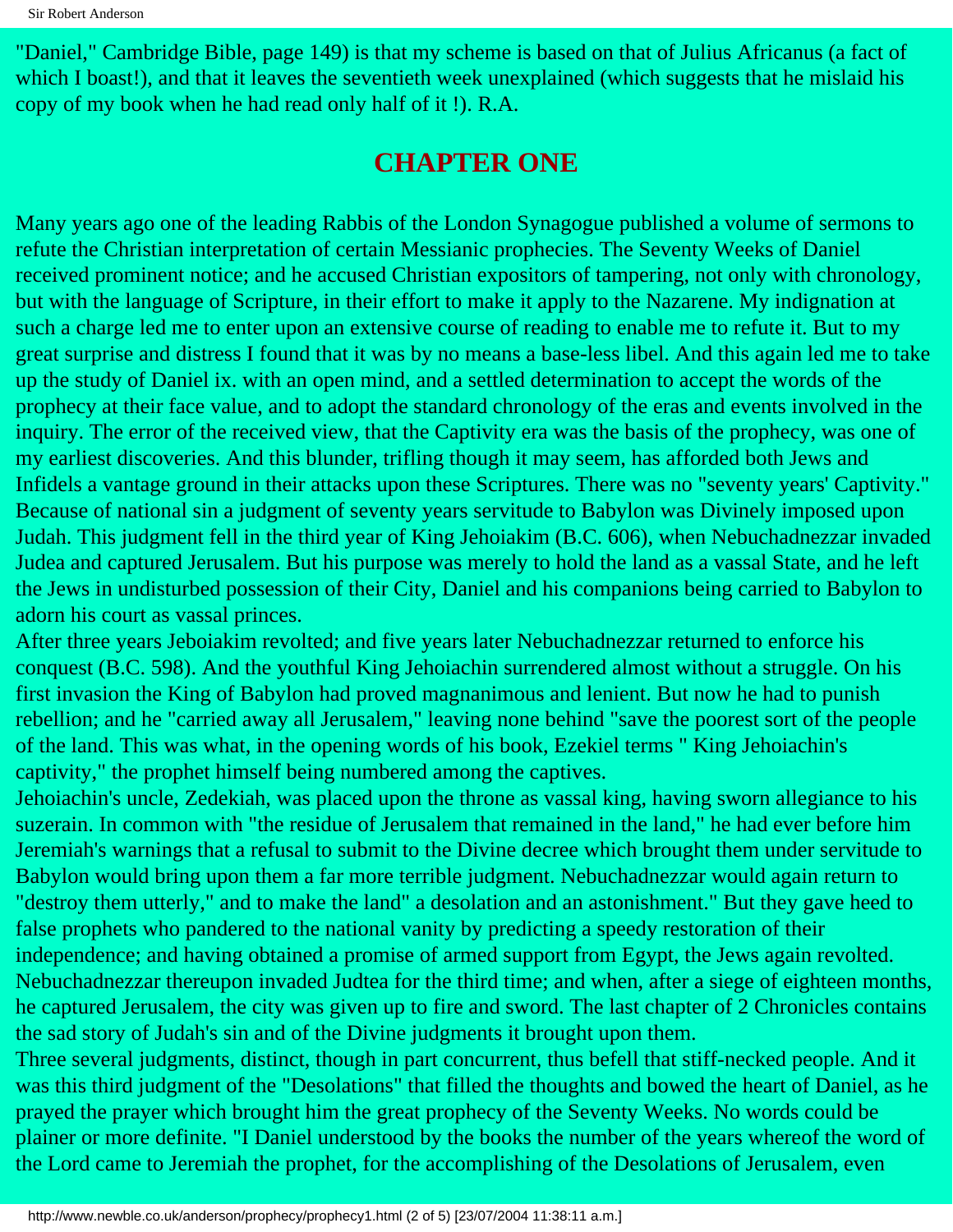seventy years."

And by those same "books" he would have understood also that the seventy years of the "Servitude" were on the point of expiring. And, of course, the return of the exiles would bring to an end the judgment of the" Captivity," which thus lasted sixty-two years. But as Daniel had already passed his fourscore years of life he would scarcely hope to outlive the Desolations, seventeen years of which had still to run. And I confidently offer the suggestion that his prayer was an appeal that God would cancel those years, and remit the still unexpired portion of the judgment. The circumstances of the time, and the whole tenor of the prayer, seem to point to this. The closing words are specially explicit: "0 Lord forgive; 0 Lord hearken and do; defer not, for Thine own sake, 0 my God; for Thy city and Thy people are called by Thy name."

What more there was in his heart to utter we know not; for "while he was speaking in prayer" the angel Gabriel appeared to him - the same heavenly messenger who heralded in later times the Saviour's birth in which should be read as in Bethlehem, and from him the prophet received, in answer to his supplication, the great prophecy of the Seventy Weeks. Here are the words:-

"Seventy weeks are decreed upon thy people and upon thy holy city, to finish transgression, and to make an end of sins, and to make reconciliation for iniquity, and to bring in everlasting righteousness, and to seal up vision and prophecy, and to anoint the most holy. Know therefore and discern, that from the going forth of the commandment to restore and to build Jerusalem, unto the Messiah the Prince, shall be seven weeks, and threescore and two weeks: it shall be built again, with street and moat, even in troublous times. And after the threescore and two weeks shall Messiah be cut off, and shall have nothing: and the people of the Prince that shall come shall destroy the city and the sanctuary; and the end thereof shall be with a flood, and even unto the end shall be war; desolations are determined. And he shall make a firm covenant with many for one week; and for the half of the week he shall cause the sacrifice and the oblation to cease, and upon the wing of abominations shall come one that maketh desolate, even until the consummation, and that determined, shall wrath be poured out upon the desolator."

#### **CHAPTER II.**

The Hebrew Scriptures contain no Messianic prophecy that is simpler and more definite than this of the Seventy Weeks, and none better fitted to silence the infidel and convince the Jew. But its meaning and evidential value are lost in a bewildering maze of forced or fanciful interpretations. And this is the evil work of Christian expositors! The meaning of the language of the prophecy may be deemed matter for discussion; but no intelligent reader, whether he be Christian or Jew or Infidel, who will study it with an unbiassed mind, can entertain an honest doubt as to what it says. Echoing the words of Daniel's prayer, the angel's message told him that not seventy years, but seventy weeks of years were decreed upon his people and his holy city, before they would enter into full Divine blessing.

This era is divided into three portions, of seven weeks, sixty-two weeks, and one week, respectively. It dates from the issuing of a decree to build Jerusalem. From that event "unto Messiah the prince" there were to be 7+ 62 weeks. And after "the sixty-two weeks" the Messiah would be "cut off." The seventieth and last week of the era would be signalised by the advent of another Prince, who would make a seven years' covenant (or treaty) with the Jews; and iii the middle of the week (i.e., after three years and a half), he would violate that treaty and suppress their Temple worship and the ordinances of their religion.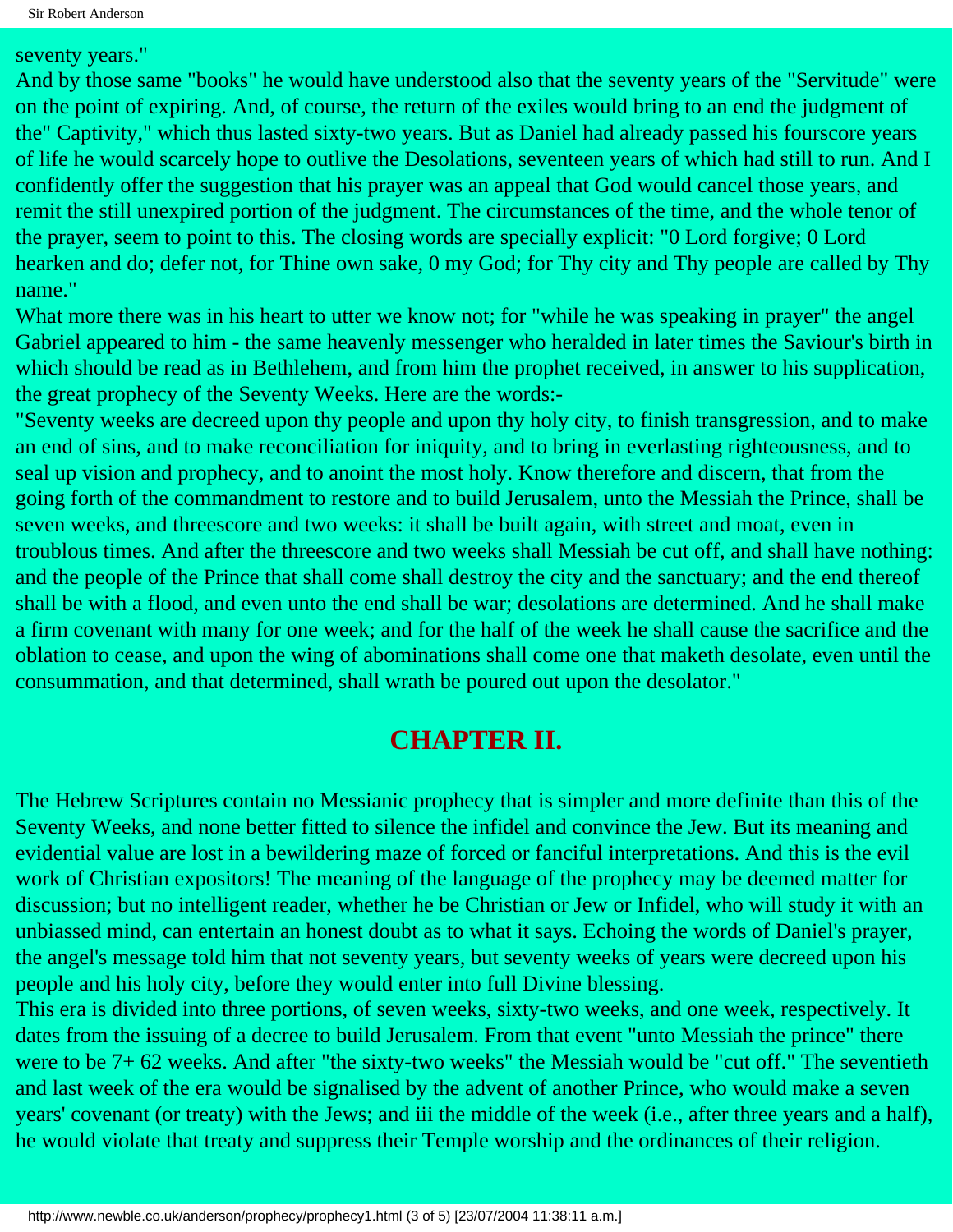Sir Robert Anderson

All this is so plain that any intelligent child could understand it. We must remember, however, that with the Jews in ancient times it was as natural to speak of a week of years as of a week of days. And further, that their year was one of three hundred and sixty days. Such was the year in use in Babylon, where the prophecy was given. And, moreover, it was the year by which the judgment of the "Desolations" to which the prophecy referred, was reckoned. That era dated from the day on which the city was invested; namely, the 10th Tebeth in the ninth year of Zedekiah -a day that for four and twenty centuries has been observed as a fast by the Jews in every land. And, as the Prophecy of Haggai so explicitly records, it ended on the twenty-fourth day of Chisleu in the second year of Darius Hystaspes. Now from the 10th Tebeth B.C. 589 to the 24th Chisleu, B.C. 520, was a period of 25,200 days, or seventy years of 360 days.

The first question then which claims attention relates to the "decree" to rebuild the city. And at this point most expositors proceed to discuss various recorded edicts for the return of the exiles, or for building or adorning the Temple. But if we refuse to treat Divine prophecy in the loose and careless way we read a newspaper or a novel, we shall seize upon the fact that Jerusalem was rebuilt in pursuance of an edict issued by King Artaxerxes of Persia in the twentieth year of his reign; and that history, sacred and profane, knows nothing of any other "decree" for the rebuilding of the holy city.

Nehemiah was cupbearer to the King-"an office of high honour in Persia," and his Book opens by mentioning that certain Jews arrived at the Persian capital bringing him grievous tidings of the condition of Jerusalem. The second chapter narrates that, while discharging the duties of his office, the King taxed him with showing signs of private grief in the royal presence. "Why should not my countenance be sad?" he pleaded, "when the city, the place of my fathers' sepulchres, lieth waste, and the gates thereof are burned with fire?" "For what dost thou make request?" the King demanded; and Nehemiah answered, "That thou wouldest send me to Judah, unto the city of my father's sepulchres, that I may build it." The King thereupon authorised Nehemiah to undertake the work of restoration; and before the next Feast of Tabernacles Jerusalem was again a walled city, secured by gates and ramparts.

Our next enquiry is whether sixty-nine weeks of years, measured from the date of that edict, ended with any event to satisfy the words, "unto Messiah the Prince." And here we must remember that the Cross, and not the Incarnation, was the world's great "crisis." And while Scripture nowhere records the Saviour's birth date, the epoch of His ministry is given, 'with absolute definiteness, as occurring in the fifteenth year of Tiberius Caesar. Now (pace the "reconcilers" and expositors) "the reign of Tiberius, as beginning from the 19th Augustus A.D. 14, was as well-known a date in the time of Luke as is the reign of Queen Victoria in our own day; and no single case has ever been produced in which his regnal years were reckoned in any other manner.'

We can thus definitely fix upon Nisan A.D. 29 as the date of the first Passover of our Lord's ministry. And as His ministry ex-tended over four Passovers, it is as certain as inspired Scripture and human language can make it that the date of the Crucifixion was the Festival of Nisan, A.D. 32. In accordance with Jewish custom, the Lord went up to Jerusalem "six days before the Passover," i.e., on Friday, the 8th Nisan. Presumably He spent the Sabbath in Bethany; and in the evening, when the Sabbath was ended, there took place the supper in Martha's house. And upon the following day, the 10th Nisan, He made His "triumphal entry" into Jerusalem. No careful student of the narrative can fail to recognise that this was, both in intention and in fact, a crisis in His ministry. After the great Council of the nation had decreed His death He charged His Apostles not to make Him known; and from that time He shunned all public recognition of His Messiahship. But now He welcomed the acciamations of "the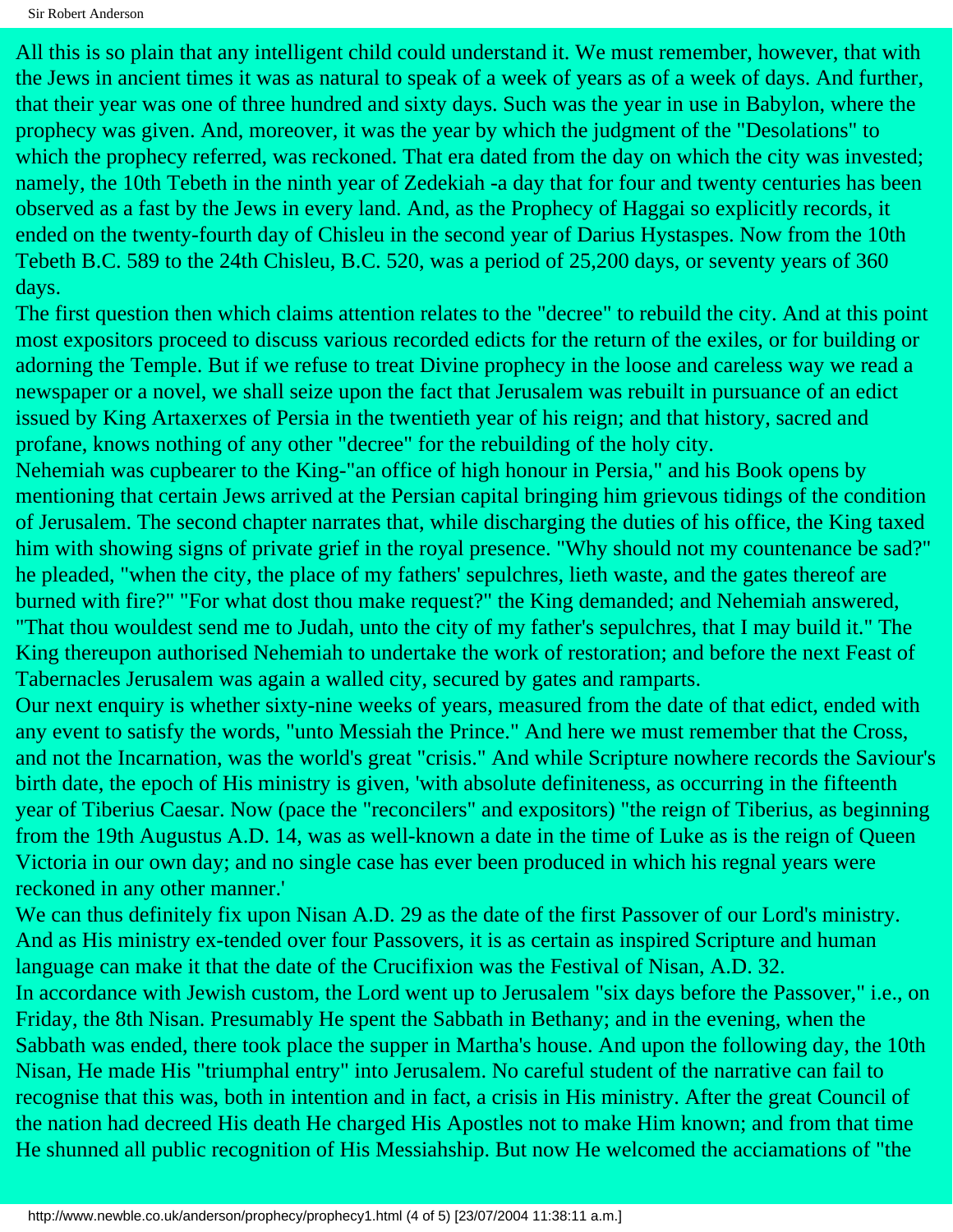whole multitude of the disciples," and silenced the remonstrances of the Pharisees by declaring that "if these held their peace the stones would immediately cry out."

For on that day was fulfilled Zechariah's prophecy: "Rejoice greatly, 0 daughter of Zion! Shout, 0 daughter of Jerusalem! Behold thy King cometh unto thee, lowly and riding upon an ass." And when the disciples raised the triumphant shout, "Hosanna to the son of David! Blessed is the King of Israel that cometh in the name of the Lord," the Saviour looked off toward the Holy City, and exclaimed, "If thou also hadst known even on this day, the things that belong to thy peace! but now they are hid from thine eyes!" "Even on this day," for it was the fateful day on which the sixty-nine weeks of the Daniel prophecy expired. And it was the only occasion in all His earthly sojourn on which He was acclaimed as Messiah the Prince, the King of Israel.

There is no vagueness in Divine reckoning. As the Jewish year was regulated by the Paschal moon, we can calculate the Julian date of any Nisan. The 1st Nisan in the twentieth year of Artaxerxes, when the decree to restore and build Jerusalem was issued, was the 14th March, B.C. 445. And the era intervening between that day and the 10th Nisan (or 6th April), A.D. 32, was 173,880 days, or sixty-nine weeks of years, to the very day.*(See Ch. x. of The Coming Prince.)*

The Artaxerxes date was calculated for me by the Astronomer Royal; and the dates of the years of the Ministry will be found in various standard works upon the subject.

The scheme here unfolded was foreshadowed by Julius Africanus in his Chronography: the detailed elucidation of it is a part of my personal contribution to the interpretation of Daniel. And the result may well give food for thought both to the Christian and the Critic. The sceptical crusade of the Higher Criticism claims to have discredited the Book of Daniel as being either a pseud-epigraph or a romance. But how then can it account for the fulfilment of this particular prophecy? If someone announced that the distance, say, from the main door of St. Paul's Cathedral to some well-known rural landmark, was exactly 173,880 yards, and the statement was found to be absolutely accurate, what estimate should we form of anyone who dismissed the result as being a mere coincidence or a happy guess? Should we not brand him as either knave or fool? And unless we are to allow our respect for Professors and pundits to outweigh our reverence for God and His holy Word, this must be our estimate of those who either champion or accept the "assured results of the Higher Criticism" respecting the prophecy of Daniel. [CHAPTER THREE](#page-5-0)

[Literature](http://www.newble.co.uk/anderson/literature.html) | [Photos](http://www.newble.co.uk/anderson/photos.html) | [Links](http://www.newble.co.uk/anderson/links.html) | [Home](http://www.newble.co.uk/anderson/)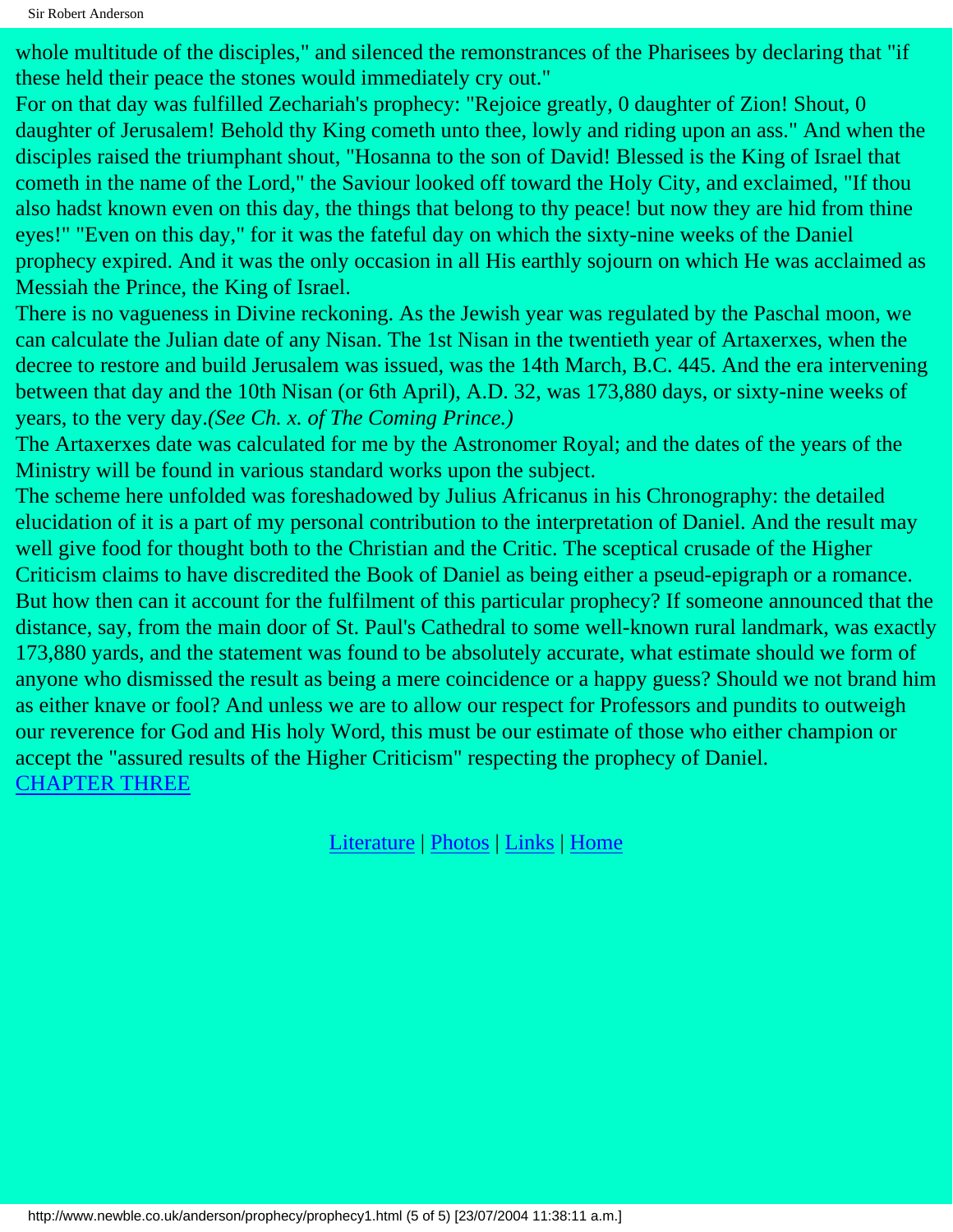# <span id="page-5-0"></span>**SIR ROBERT ANDERSON Secret Service Theologian**



## **UNFULFILLED PROPHECY**

#### **CHAPTER III.**

No Christian doubts the Messianic fulfilment of the 69 weeks of this prophecy. And if we distinguish between what is doubted and what is doubtful, no less certain is it that the 70th week awaits fulfilment in a future age.

The suggestion that such an era should be thus interrupted in its course may seem strange and untenable, but the intelligent student of Scripture will recognise the principle which this involves. That principle is strikingly exemplified in the era of four hundred and eighty years, reckoned from the Exodus to the Temple (1 Kings vi.). According to the historical books, that period was in fact five hundred and seventythree years; and this is confirmed by the Apostle's words at Pisidian Antioch (Acts xiii. 18-31). How then can this difference of ninety-three years be explained?

Though this problem has perplexed chronologers the solution of it is plain and simple. These ninety-three years are the sum of the servitudes recorded in the book of Judge. During five several periods Israel's national existence as Jehovah's people was in abeyance when, in punishment for their idolotry, He "sold them into the hands of their enemies." They thus became enslaved to the King of Mesopotamia for eight years, to the King of Moab for eighteen years, to the King of Canaan for twenty years, to the Midianites for seven years, and finally to the Philistines for forty years. *(The sum of 8+18+20+7+40 is 93. The servitude of Judges x. 7, 9 affected only the tribes beyond Jordan, and did not suspend Israel's national position.)* When God forgives our sins He blots out the record of them. And if this principle obtains even in reckoning an historical era, how legitimate it seems in the case of a prophetical era like that of the Seventy Weeks. By their rejection of Messiah, Israel forfeited their normal position of privilege and special blessing. And seeing that Messianic prophecy runs in the channel of Israel's national history as the covenant people, its fulfilment is tided back until the Lo-ammi sentence which now rests upon them is withdrawn.

The 24th chapter of Matthew, moreover, is an end of controversy on the question here at issue. The first book of the New Testament, like the last, is prophetic. And the 24th chapter is well described by Dean Alford as "the anchor of Apocalyptic interpretations." To understand it aright we must shake free from traditional exegesis, and read it with intelligent appreciation of the position and attitude of those to whom it was addressed. They were men whose thoughts were moulded and whose hopes were based upon the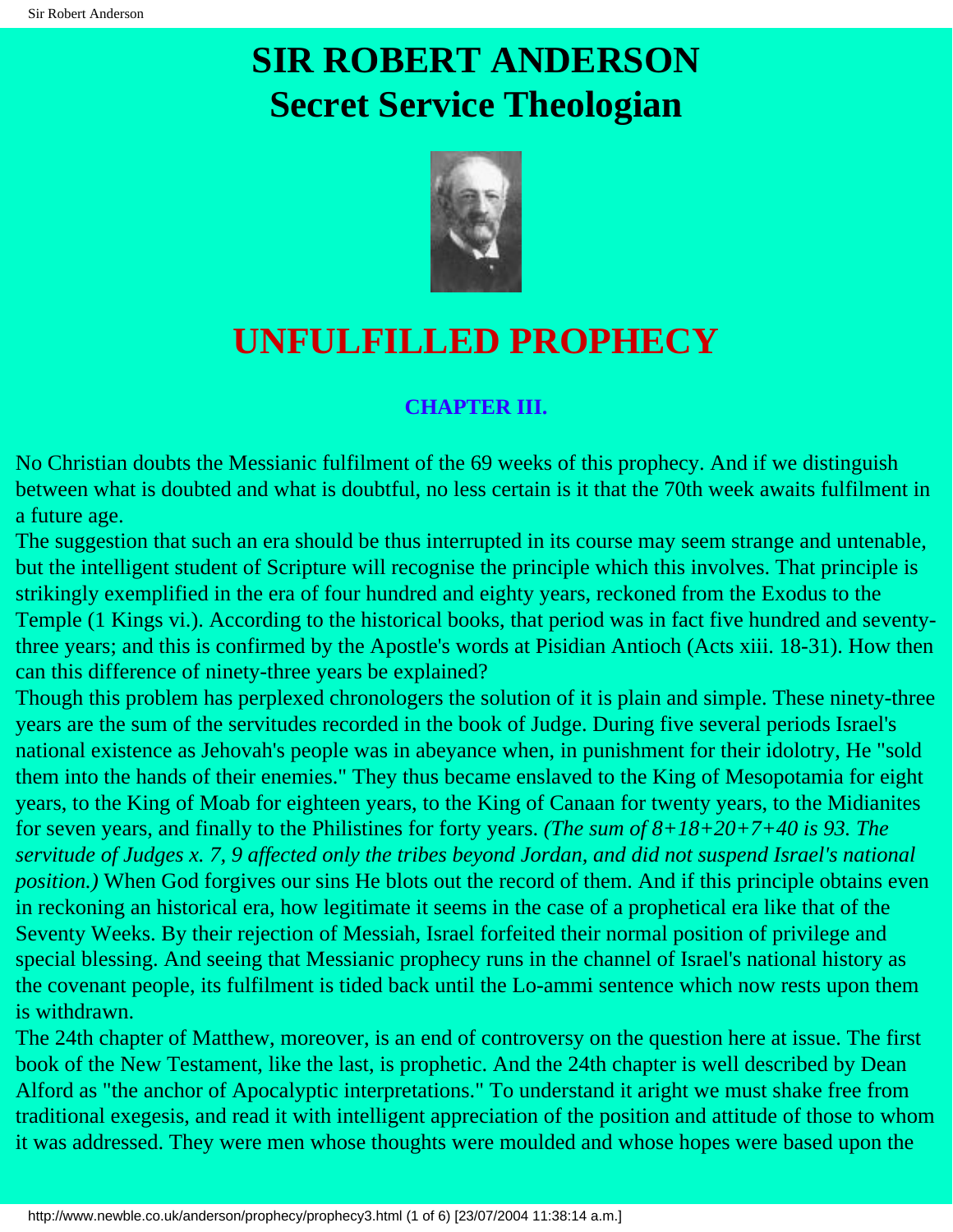Hebrew Scriptures. And when they put the question, "What shall be the sign of Thy Coming and of the winding-up of the age?" they had in view the age of Israel's subjection to Gentile supremacy and the Coming again of Christ "to restore the Kingdom to Israel."

It is extraordinary that any intelligent reader should confound that event with the Coming revealed in the Epistles. The one is the Coming foretold in Hebrew prophecy, which will bring deliverance to the favoured nation in days to come. The Lord here terms it "the coming of the Son of Man. "-a Messianic title which never occurs in the Epistles, and is never used in Scripture save in relation to His earthly people. But the Coming revealed in the Epistles is one of the "mystery " truths of Christianity - a "Coming" to call up to their heavenly home the redeemed of this Christian dispensation. These "Comings" have nothing in common save that both refer to the same Christ. With still greater force does this remark apply to "the Second Advent" of theology, an event which will be not less than a thousand years later than "the Coming of the Son of Man." For the Coming foretold in Matthew xxiv., xxv. will inaugurate the kingdom of heaven upon earth-"the millennial reign of Christ" (to use a theological phrase), whereas "the Second Advent" of theology is His coming to judgment at the end of that thousand years. There can be no intelligent study of unfulfilled prophecy if we fail to distinguish between these several "Comings" of Christ.

Certain it is that if the Coming of Christ of which the Epistles speak be the same as "the Coming of the Son of Man" of Matthew xxiv., the Apostle's words are in flat and flagrant opposition to the Lord's explicit teaching. For His warning is clear and emphatic that His Coming as Son of Man must not be looked for until after the coming of Antichrist, the horrors of the great Tribulation," and the awful signs and portents foretold in Messianic prophecy. Whereas the Epistles will be searched in vain for even a suggestion that any event of prophecy bars the fulfilment of what Bengel calls " the hope of the Church." If then these several Scriptures relate to the same event, we must jettison either the First Gospel or the Pauline Epistles, for the attempt to reconcile them is hopeless.

But, it may be asked, did not the Lord on that same occasion use the words, "Watch. for ye know not what time your Lord doth come"? Yes, truly; but those words have reference to the waiting time when the Tribulation is past. and all the events foretold to precede His Coming have been fulfilled. For at that juncture the attitude of the earthly people toward the Coming which is their special hope, will be the same as that which is enjoined upon us in this present age -constant expectation of the Lord's return." (Alford.)

For, as the Epistle to Titus tells us, the grace-taught Christian learns '' to live looking for that blessed Hope." And "looking for" is but a poor equivalent for the Greek word it represents. A still stronger word the Apostle used when, in writing to the Philippians from his Roman prison, he said, " We are looking for the Saviour." It is a word that. expresses earnest expectation of something believed to be iminincnt. According to Bloomfield, '' it. signifies properly to thrust forward the bead and neck, as in anxious expectation of hearing or seeing something." Such was the attitude of the mother of Sisera as she watched for her son's return: Through the window she looked forth, and cried through the lattice, "Why is his chariot so long in coming? And yet there are religious teachers who assert, and sometimes with dogmatic vehemence, that the Lord cannot come until after the Tribulation, thus relegating the "blessed hope" to the sphere of other Christian hopes which, like that of the resurrection, for example, though divinely "sure and certain," are indefinitely remote. Indeed. this teaching absolutely kills the hope. For we recall the Saviour's words that "except those days should be shortened" none of His people would survive them. And this being so, it would surely be our longing wish and prayer that He would let us pass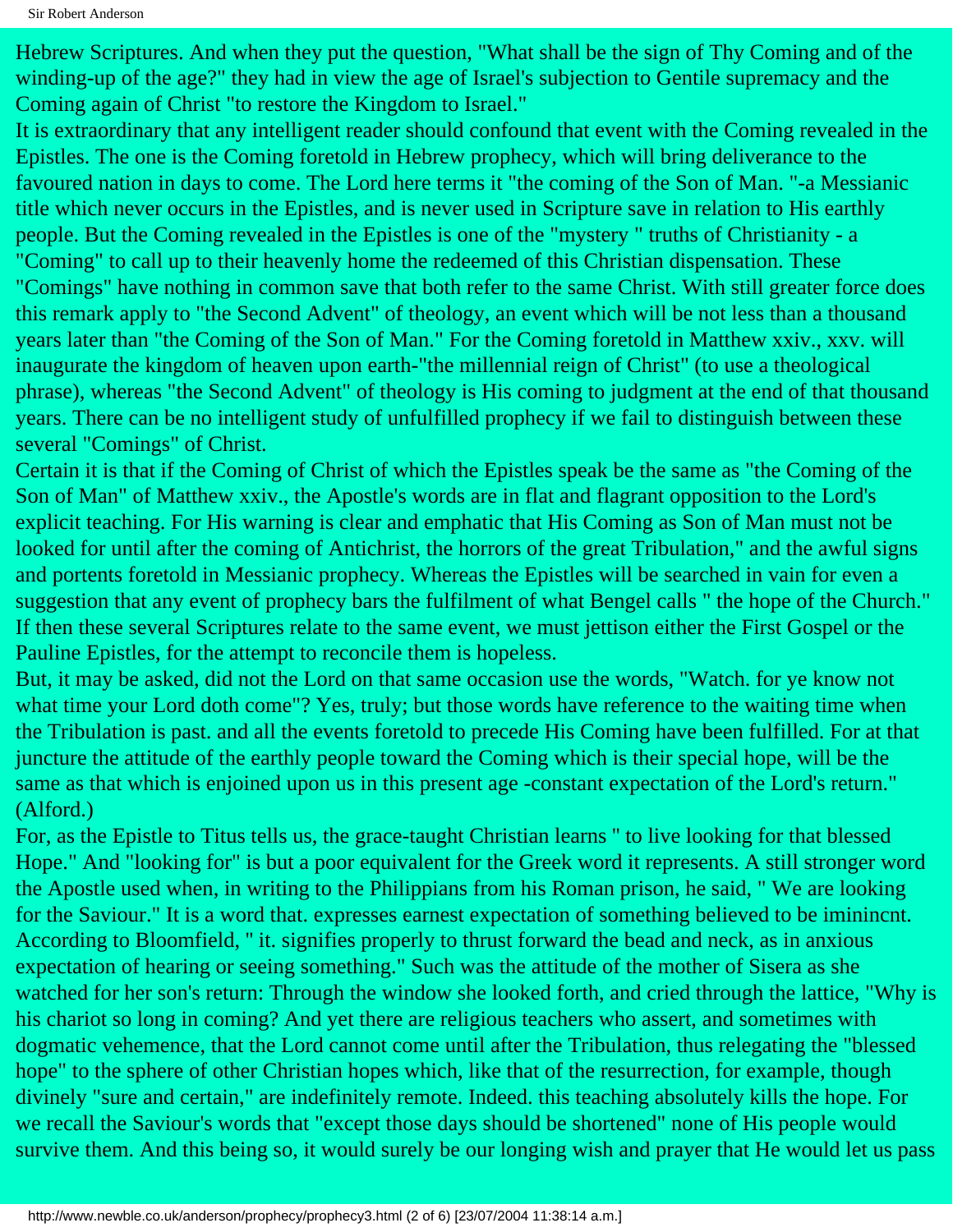to heaven by death before the advent of such evil times.

Nor is this all. For this question may be viewed from another standpoint. We are Divinely exhorted to live in constant expecta tion of the Coming of the Lord; to stand with our hand upon the latch, as it were, in readiness to obey His call. And yet, we are assured of a long-drawn-out warning of His coming, not only by the fiercest persecution earth has ever known, but also by a series of appalling signs and portents in the sphere of nature!

Suppose that some chapter of a novel should contain the story of a man who announces to his retinue of servants that he is going abroad, and may be absent for a considerable time. The date of his return he cannot fix, but he assures them that they shall have a very clear and ample warning notice of it. And yet, at the same time, he goes on to impress upon them to live in constant expectation of his coming back, for any day and any hour he may walk in upon them. Should we not throw down the book with feelings either of amusement or contempt for such utter nonsense? What, then, shall be our estimate of the teaching above impugned, remembering that on a theme so sacred as that of our Lord's return all folly is profane?"

*( If the master told his servants that between the warning notice of his coming and his actual arrival there would be an interval, and that during that interval they might expect him any day and any hour, the story would exemplify the difference between the words of verses 4-0 and of verses 33-44 of Matt. xxiv.)*

#### **CHAPTER IV.**

The fulfilment of the Seventieth week of Daniel clearly pertains to a time that is within the scope of other visions granted to the prophet, and also of other Apocalyptic visions to which these are inseparably allied. At this stage of our inquiry, therefore, we enter a field of heated controversy; and it may be well, before proceeding, to consider the principles which should guide our further progress. And this inquiry will be facilitated by a brief survey of the scheme of Divine prophecy as a whole.

Until comparatively recent years the majority of prophetic students were ranged in one or other of the rival camps of futurist or historicist interpretation. But in these more enlightened days most of us have come to recognise the truth of Bacon's words, that "Divine prophecies, being of the nature of their Author, with whom a thousand years are but as one day, and, therefore, are not fulfilled punctually at once, but have springing and germinant accomplishment throughout many ages though the height or fulness of them may refer to some one age." We refuse to believe, therefore as the futurist system would imply, that Messianic prophecy has no voice for this age of Israel's rejection. And no one who understands aright what may be termed the ground plan of the Bible will enlist in the camp of the historicists. For that system, as formulated by its accredited exponents, displays utter ignorance respecting the place which Israel holds in the Divinely-revealed purposes for earth, and also as to the peculiar character of this Christian dispensation and the distinctive truths pertaining to it. In its spiritual aspect the Bible is the story of redemption; and we know from the Lord's own teaching that it speaks of Him in every part of it. In the record of His post-resurrection ministry we read that "the Lord expounded in all the Scriptures the things concerning Himself." *(This threefold division of the sacred Canon was familiar to every Hebrew. The Psalms being the first book of the third division, gave its name to it.)*And more definite still are His words to the disciples on the day of the Ascension, "that all things must be fulfilled which were written in the law of Moses, and in the prophets and in the Psalms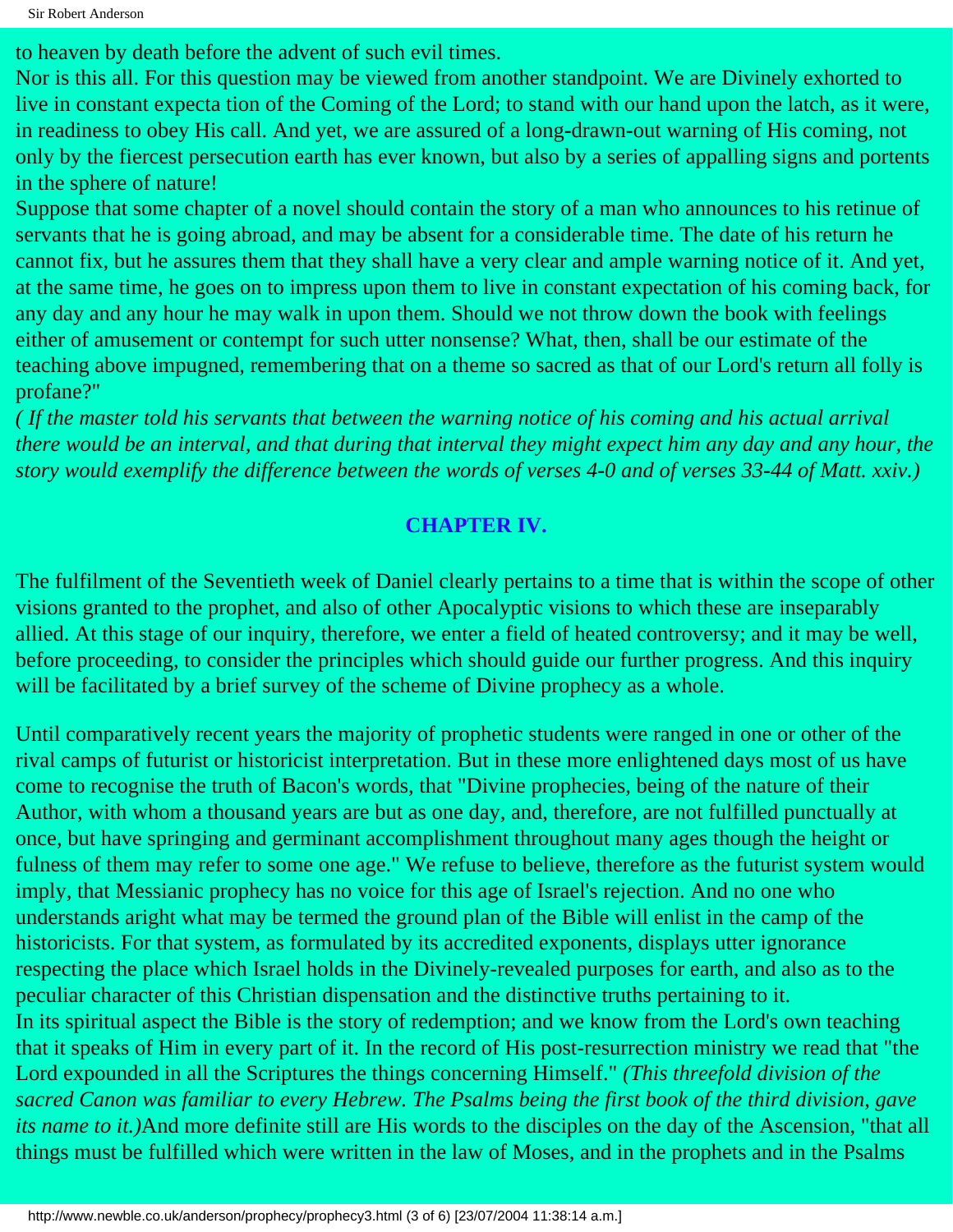#### concerning Me."

But the Bible has also an exoteric aspect. And when thus read, what do we find? A brief preface tells of the Creation and the Fall; of the judgment of the Flood; of the apostasy of the Noachian age; and of the building of Babel, and its consequences. The events of more than twenty centuries are thus dismissed in the eleven chapters that lead up to the call of Abraham. And the rest of the Old Testament relates to the Abrahamic race; the great Gentile nations of antiquity coming under notice only in connection with Israel. For Israel was chosen of God to be His witnesses and agents upon earth. As the Apostle to the Gentiles wrote to a Gentile church, "to them (Israel) were committed the oracles of God;" and of them, "as concerning the flesh, Christ came." And with emphasis he wrote also, "God hath not cast away His people whom He foreknew"; and the receiving of them again to favour will be as life from the dead '' in blessing to the world.

But ever since the days of the Latin Fathers Christendom religion has been obsessed by the error of supposing that "the Church" has supplanted Israel in the Divine scheme of prophecy; that God has jettisoned His revealed purposes for earth in relation to the Covenant people; and that when "the number of His elect" of this dispensation is complete, earth and its inhabitants will be engulfed in a cataclysm of judgment fire. But human sin cannot thwart the purposes of God, albeit the realisation of them may thus be delayed. And no Divine word of prophecy or promise can ever fail. The prophecy of Israel's sacred calendar, for example, shall be fulfilled in every part of it. For even the festivals which marked the successive stages of the annual harvest of the land are a veiled prophecy of the harvest of redemption. The sheaf of the first fruits at Passover speaks of Christ and His resurrection from the dead. The "two wave loaves" of Pentecost point forward to the two houses of Israel in full acceptance with God in days to come. And when, at the Feast of Tabernacles, the Israelites assembled in Jerusalem with palm branches in their hands, the celebration typified the harvest-home of redemption - earth's great "Feast of Ingathering," when the palm-bearing host of the redeemed of an age still future, an innumerable multitude "out of all nations and kindreds and peoples and tongues," shall raise their loud-voiced cry of praise to God.

The popular conception of the Divine "plan of the ages" may be epigrammatically described as a pandemonium ending with a conflagration. How vastly different is it from the scheme revealed in Scripture? For all Hebrew prophecy, from Moses to Malachi, speaks of "times of restitution of all things, or, in other words, of a coming age when everything shall be put right on earth by a reign of righteousness and peace.

And this was the burden of the Baptist's preaching, and of the early ministry of the Lord and His Apostles. "The kingdom of heaven is at hand" was not "the gospel" as we understand the word; it heralded the advent of the promised " times of restitution," when the heavens shall rule upon the earth. But though Israel's Messiah-King was in their midst "His own received Him not," and His death on Calvary was the response the nation made to that "gospel of the kingdom."

His intercessory prayer upon the cross obtained for them a respite from the consequences of that awful sin; and at Pentecost the Apostle of the Circumcision was inspired to proclaim that a national repentance would bring back "the Christ who before was preached unto them," and usher in the promised age of blessing. But Israel was obdurate, and the murder of Stephen was the answer made to the Pentecostal amnesty. He was the messenger sent after the King to say they would not have Him to reign over them. So "there was no remedy," and instead of sending back the Christ, God sent them the awful judgment under which the nation still lies prostrate. After the death of Stephen, the Apostle Paul received his call.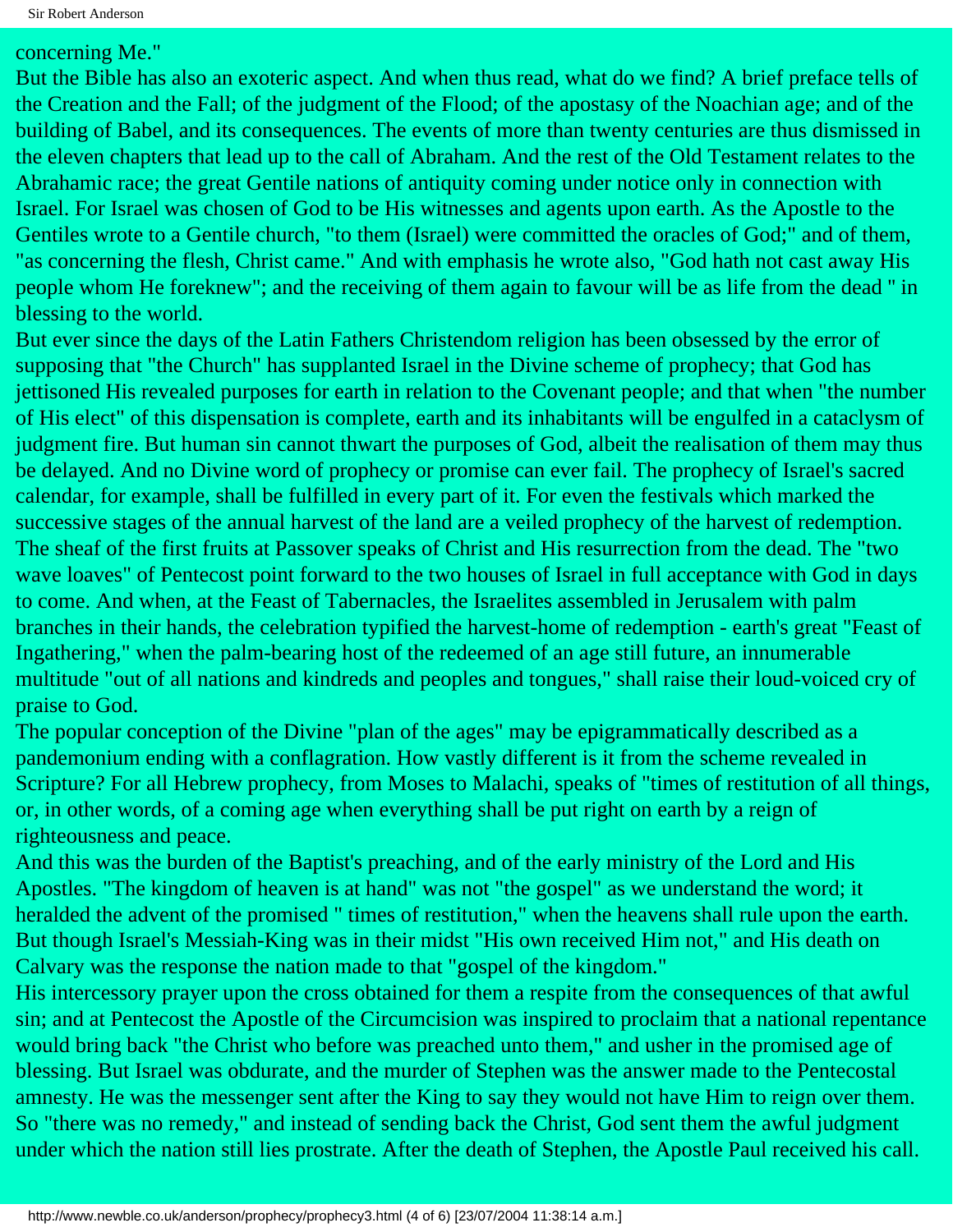Sir Robert Anderson

It is generally over-looked that, though his commission was specially to the Gentiles, it included a definite mission to Israel And in fulfilment of that mission he traversed all Jewry, from Jerusalem round to Rome. And in every place his first appeal was to the Synagogue.

But though individual Jews responded to the Gospel, not a single synagogue accepted the proffered mercy. That part of his commission, therefore, was fulfilled, when "the chief of the Jews" in Rome rejected his testimony; and the Book of the Acts closes by proclaiming that "the salvation of God was sent unto the Gentiles." And surely the fact is significant that it is in "the Captivity Epistles," written after that crisis in his ministry, that we find the full revelation of the distinctive truths of Christianity. Then as to principles of interpretation; if at a meeting of the Great Sanhedrin in Jerusalem, two thousand years ago, some learned Rabbi had ventured to offer a strictly Scriptural forecast of the coming and career of Christ, he would doubtless have been silenced by the indignant rebuke that such literalness of exegesis was fitted to bring discredit upon Holy Scripture. And yet we now read those very prophecies with knowledge of their fulfilment even in minute details.

Here are a few of them:

"A virgin shall conceive and bear a son ";

"thy King cometh unto thee . . . riding upon an ass ";

"they weighed for my price thirty pieces of silver ";

"and I took the thirty pieces of silver and cast them to the potter in the house of the Lord ";

"they part my garments among them and cast lots upon my vesture ";

"they pierced my hands and my feet ";

"they gave me vinegar to drink."

To the prophets themselves such words were full of mystery; and no doubt they were generally "explained away" as mere poetry. And yet in every jot and tittle of them they found their counterpart in fact. Seeing then that the Scriptural records of such fulfilments are our best, if not our only, guide in dealing with prophecies that were still unfulfilled at the close of the sacred Canon, we may unreservedly accept the principle of literal fulfilment in our study of them.

We shall therefore take careful note of the prefatory words of Gabriel's prophecy, echoing the concluding words of Daniel's prayer:

"Seventy weeks are decreed upon thy people and thy holy city." And we shall reject any scheme of interpretation that finds the fulfilment of this prophecy in the present dispensation when Jerusalem is a Gentile city, and Israel is Lo-ammi.

But while insisting on the principle of literal fulfilment, we must not reject the other principle of "germinant accomplishment." For Scripture itself affords some striking illustrations of it; as, for example, the Lord's reference to the Baptist as being the Elijah of Malachi's prophecy. "If ye are willing to receive him (He said) this is Elijah." And yet at a later date he said, "Elijah truly shall first come and restore all things. And specially apt is the Apostle Peter's reference to the outpouring of the Spirit at Pentecost as being within the scope of Joel's prophecy -the fulfilment of which pertains to an age after Israel has been restored to national prosperity and spiritual blessing. For this is the burden of Joel's prophecy. In the present age of Israel's rejection, Jew and Gentile stand by nature upon the same level of guilt and doom. "There is no difference, for all have sinned." But neither is there any difference as regards salvation. Grace is reigning, and therefore "there is no difference, for the same Lord is rich unto all that call upon Him. The Jew call have blessing as freely as his neighbour, if only he will give up his boasted vantage ground of covenant and promise. Blessing on that ground is as inconsistent with grace, as is blessing on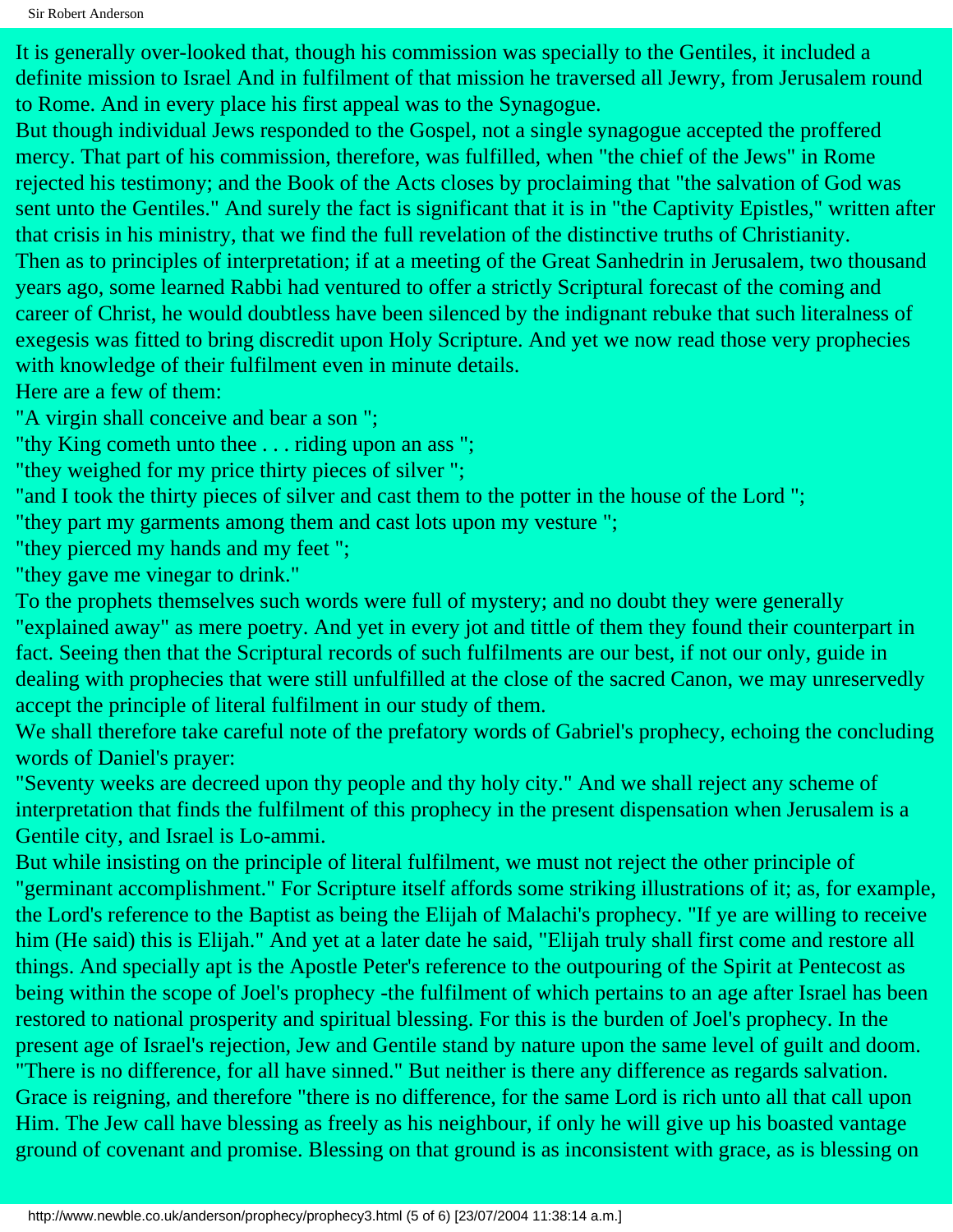Sir Robert Anderson

the ground of works, or of personal merit of any kind. For iii the same sense in which we say that "God cannot lie," we recognise that He cannot act upon incompatible principles at the same time. It is clear, therefore, that before this prophecy of the Seventy Weeks can be fulfilled for Daniel's people, there must be a change of dispensation as definite and vital as that which took place when Israel was rejected and set aside. Israel's outcast condition is one of the "mystery" truths of this Christian dispensation*.(It was in grace that God gave the covenant; but the covenant established a relationship; and, for those who were within it, blessing was on that ground. But when the Cross put an end to every claim upon God, the only alternatives were grace or judgment.)* But this dispensation will be brought to an end when the Lord rises up from the throne of grace and, in fulfilment of that other "mystery," comes for His heavenly people, including both Jews and Gentiles, who are one with himself as members of "the Church which is his body." And then the earthly people will come to their own again; and " the receiving of them will be fraught with widespread blessing.

The prophecy of Zechariah points forward to "that day" when there will be a great national and spiritual revival among them in their own city and land. And the blessings promised to them in Daniel ix. 24 await "that day " of Zechariah xiii. 1. In no part of them have these blessings yet been realised for Israel. [CHAPTER V](#page-11-0)

[Literature](http://www.newble.co.uk/anderson/literature.html) | [Photos](http://www.newble.co.uk/anderson/photos.html) | [Links](http://www.newble.co.uk/anderson/links.html) | [Home](http://www.newble.co.uk/anderson/)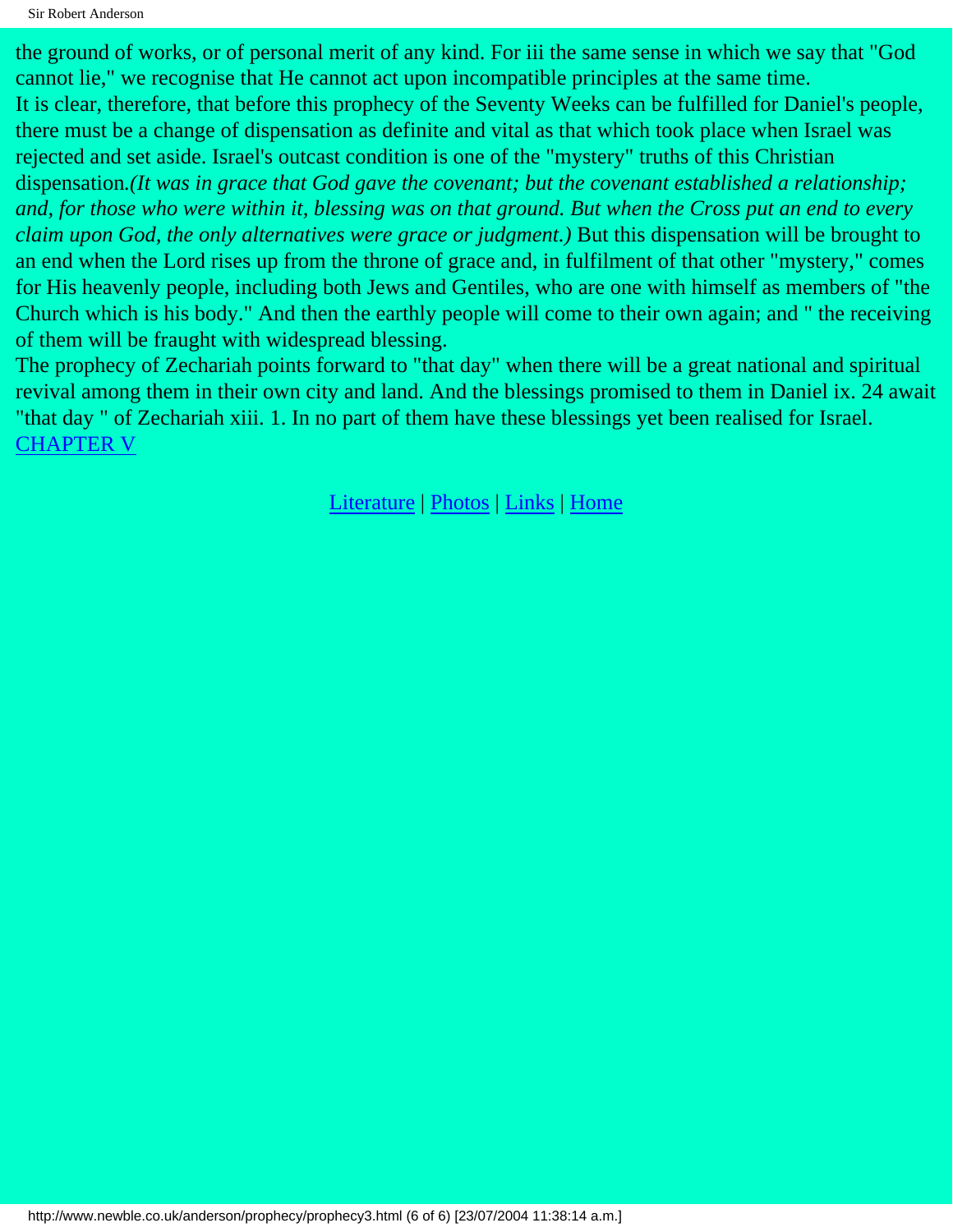# <span id="page-11-0"></span>**SIR ROBERT ANDERSON Secret Service Theologian**



### **UNFULFILLED PROPHECY**

### **CHAPTER V.**

The Lord's reference to "the abomination of desolation spoken of by Daniel the prophet," gives the clue to the right interpretation of the unfulfilled portion of the prophecy of the Seventy Weeks. If the Sermon on the Mount is commonly misread. no less so is this " Second Sermon on the Mount," in which that reference occurs. (Matthew xxiv. 15.) To understand it aright we must remember that it is a prophecy; and, as already suggested, we must put ourselves in the place of those to whom it was addressed, and study it as though the present "mystery" dispensation had never intervened, and the predicted events had run their course during the lifetime of the Apostles .

His words were in reply to their inquiry, of verse 3; "What shall be the sign of Thy coming, and of the winding up of the age" And, of course, the" Coming" to which they refer is that of Messianic prophecy, and the "age" is that of Gentile supremacy, which is to last until that Coming. In verse 3 He speaks of the sunteleia of the age; and in verse 14 of its telos (or end). And then, as is so usual in the prophetic Scriptures, He goes back upon the period already covered in brief outline; and in verse 15 He gives them the sign by which they will know that the warned-against terrors of the Great Tribulation are about to break upon them. (v. 21.)

Although the events of the siege and capture of Jerusalem by Titus may well be within the scope of the Lord's words, surely no one who studies them in connection with Daniel's prophecy, which the Lord expressly cites, and the other Scriptures relating to the same era, can entertain a doubt that their fulfilment awaits the future restoration of the Covenant People to their own land and to Divine favour. For the words which theLord spoke that day upon the Mount of Olives were not "spent (to use a legal term) when the Jewish disciples to whom they were addressed became, so to speak, "denationalised" by being raised to the heavenly relationship of the Body of Christ, in which "there is neither Jew nor Gentile." Like all the words He spoke on earth, they are eternal; and in an age to come they will be read and pondered by an "elect remnant "of Israel, gathered in their own land. We are always keen to mark how clearly the Lord had *us* in view in much of His teaching; but Christians seem never to realise that, in a passage such as this, He was thinking of His saints in the coming days of the fiercest trial which His people have ever known. If even in this time of their impenitence and rejection "they are beloved for the fathers' sakes," how deep and solicitous must be that love, in view of the coming age of their repentance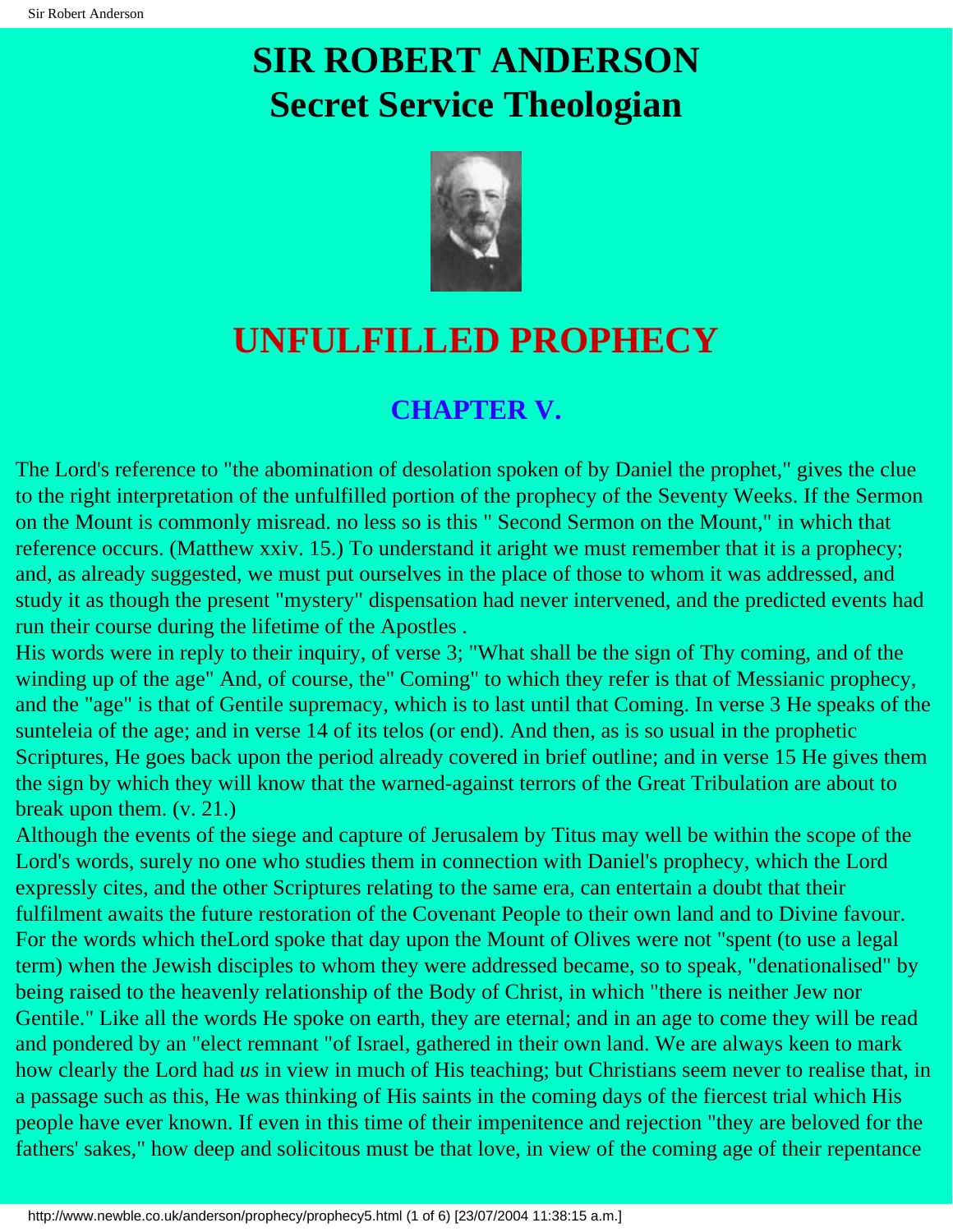and faith! Can we doubt that, when the Lord gave utterance to this forecast, His Divine omniscience had in view His Jerusalem saints of that future age in which it will be all fulfilled? Nor can we doubt that, as they scan the newspapers, and watch the gathering clouds of the storm that is about to break upon them, it will be with mind and heart intent upon these sacred words of warning. And thus they will await the dreaded signal for immediate flight- "the abomination of desolation, spoken of by Daniel the prophet, standing in the holy place."

"History repeats itself." The first holder of the Imperial sceptre of Gentile supremacy demanded divine worship for a statue of himself. And the last great Kaiser of the evil line will set up his image, to be worshipped by all, under penalty of death for refusing to render it divine homage. And the language of Daniel ix. 27 is explicit that it will be "upon the Temple" not inside the shrine where none but the priests would see it, but in some prominent position, *coram populo*. And as Satan will be the instigator of this, surely the suggestion is neither wild nor fanciful that the site on which the statue of the Antichrist shall be erected may be "a pinnacle of the Temple," corresponding to that on which the Lord Jesus stood when tempted of the Devil."

The "text-card system" of prophetic study has tended to discredit the Bible. And a knowledge of "dispensational truth" is a safeguard against this influence. For it teaches us, as Bacon quaintly phrased it, "to sort every prophecy of Scripture with the event fulfilling the same." And thus it brings to light the hidden harmony of Holy Writ; and prophetic study, instead of being a pastime for mystics, becomes a comfirmation of our faith. As already noticed, "the doctrine of the second advent" is a by-product of this text-card system of exegesis. Every passage that speaks of the Lord's coming again is separated from its context; and all are thrown together, as though they referred to the same event, and are to be fulfilled at the same epoch.

What concerns us here, however, is the prophecy of the Seventy Weeks; and at the cost of some repetition a restatement of the problem may be opportune. That era has to do with Daniel's city and people. The 69th week ended with "the cutting off " of Messiah. Israel was then set aside, and the course of the era was interrupted. And the unfulfilled 70th week will not begin to run until the covenant people are again Divinely recognised. And, as already noticed, that recognition implies a. thorough "change of dispensation." The reign of grace must end. and the members of the heavenly election of this age must be called away from earth before the earthly people can be restored to their own again. (See page 84 ante.) The epoch of the whole era was "the issuing of a decree to restore and build Jerusalem." And the epoch of the final week of the era will be the signing of a treaty by the last great Kaiser- the coming Prince of Daniel ix. 27-guaranteeing to the Jews their national rights, with special reference, apparently, to the observance of their national religion. And in the middle of the week he will violate that treaty by the desecration of the Temple; an event that will be followed immediately by "the Great Tribulation." The duration of that persecution is definitely specified as three and a half years, forty-two months, or twelve hundred and sixty days. And it will be brought to a sudden end by the terrible convulsions in the sphere of nature which are to herald the day of wrath.

The Lord's words recorded in Matthew xxiv. 6, ff., have their precise counterpart in the Apocalyptic visions of the Seals (Rev. vi.). His first warning note is of "wars and rumours of wars "; and when the first seal is opened, a white-horsed rider goes forth "conquering and to conquer."

The Lord next indicates wars of a more terrible character; and this has its parallel in the appearance of the red-horsed rider of the second seal, to whom is given "a great sword" and "power to take peace from the earth, and that they should kill one another." The wars of the first seal are apparently of the type to which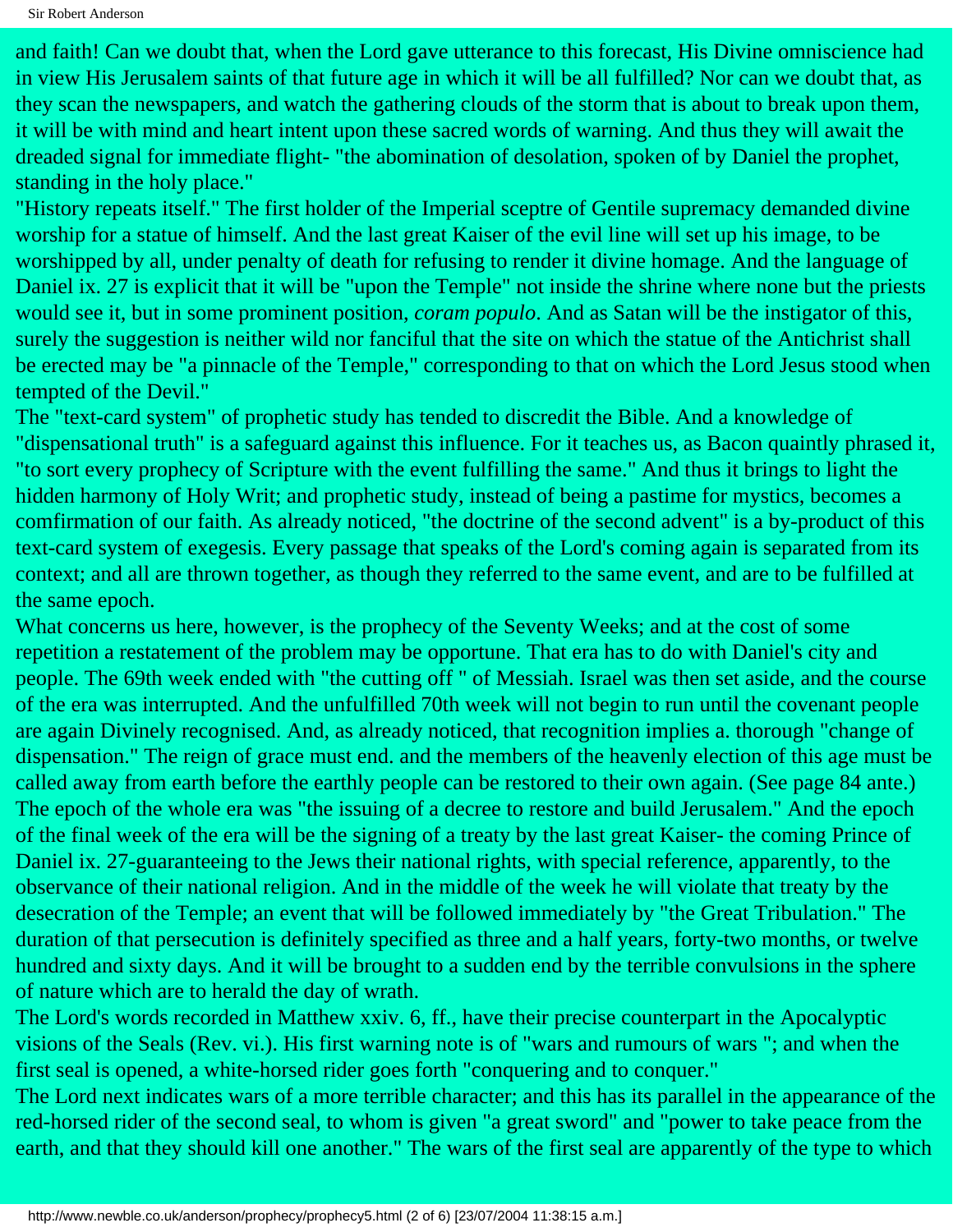we are accustomed; but those of the second seal will be an orgy of ruthless slaughter. It is not a mere repetition of the preceding vision.

The Lord's next word is "famines "; and when the third seal is broken, the black-horsed rider appears with a pair of balances in his hand, to weigh out the necessaries of life at famine prices. As famines are natural sequence to wars of the type here indicated, no less certainly does pestilence follow famine. And " pestilence" is the word the Lord next utters; so the rider in the vision of the fourth seal is empowered to kill with " death "-a word that needs no interpreting to any who realise the horrors of epidemic plague. But the judgments of the seals are cumulative, and this rider, whose name is Death, "kills with the sword and with hunger and with pestilence."

No rider appears when the fifth seal is broken; but neither the meaning of the vision, nor its place in the scheme of prophecy, is open to doubt. In Matt. xxiv. 8, the Lord describes the judgments of the first four seals as "time beginning of sorrows "; and in verse 9 we read "then shall they deliver you up unto tribulation, and shall kill you; and ye shall be hated of all the nations for My name's sake." The Lord's words in verse 21 teach explicitly that this is tile Tribulation, the "time of trouble "of Daniel xii. 1; and in the vision of the fifth seal are seen under the altar the souls of the martyred victims of that awful persecution. No less certain is the identity of the events of the sixth seal with those portrayed by the Lord in verse 29. All the events of the preceding seals are such as men can account for on natural principles. But now, in view of the unparalleled sufferings of His people in the great Tribulation, and in response to the prayers of the martyrs of that awful time (Rev. vi. 9, 10), God at last puts forth His power; appalling portents in the sphere of nature strike terror into the hearts of the impenitent of every class, from kings to bond-men, and in a universal panic they seek to hide from the coming wrath.

The Lord's words in verse 29 are explicit that the terrors of the sixth seal follow immediately after tile Tribulation; and, as the period of the Tribulation is the latter half of the 70th week of Daniel, the events of these seals fall within the chronology of prophecy. But it is a common error to suppose that the events foretold in verses 30 and 31 will immediately follow the close of the 70th week. The vision of the seventh seal is yet to be fulfilled. The *theu* (toto) of verse 30 does not refer to the *telos* of the age, but to its sunteleia- not to a definite point in time, but to the whole period here in view-a sense which the word bears in three other verses in this same chapter. And the Lord's teaching in the passage beginning with verse 32 deals with that very period.

And here another parallelism with the vision o the seals suggests itself. In Rom. viii. 1, we read: "When he had opened the seventh seal there was silence in heaven about the space of half-an-hour." May not this mysterious lull symbolise the very period here in view? What its duration will be we know not, save that it will be within the life-time of that generation, and yet that it will be sufficiently prolonged to make the world forget the preceding terrors, and to make His people need exhortations to sustained watchfulness. "As in tile days that were before the flood they were eating and drinking, marrying and giving in marriage," so will it be then. Signs and portents in abundance mark the *sunteleta* of that age, but its *telos* will be unheralded and sudden. In answer to His disciples' question, I again repeat, He warned them to watch, not for His coming, but for the events which must precede it. But now that these events are all fulfilled, his word is "Watch, for ye know not what hour your Lord doth come." For time day and hour of the coming of the Son of Man is a secret unrevealed.

### **CHAPTER VI.**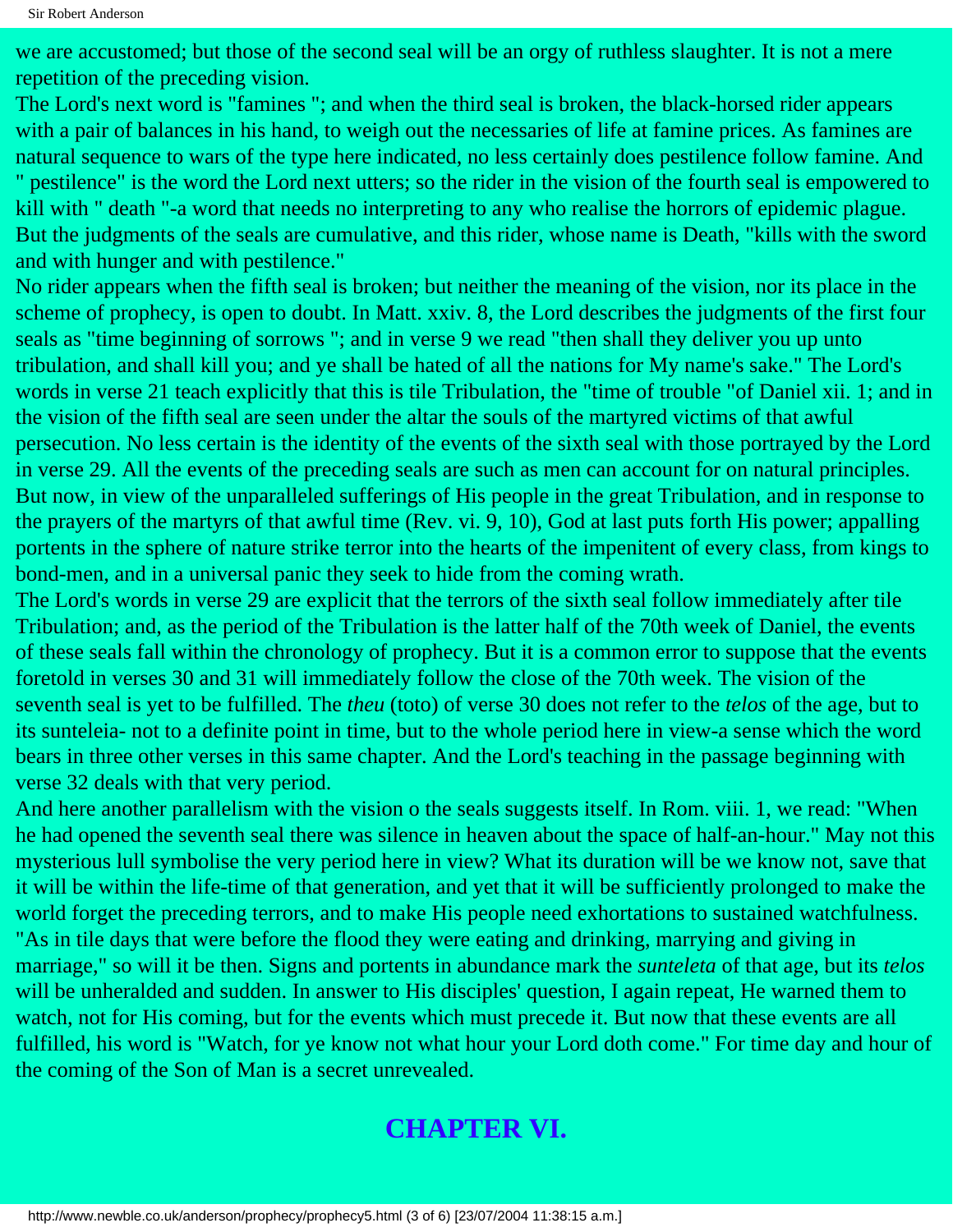"The people of the Prince who is coming will destroy the city and the sanctuary" (Daniel ix. 26). Who is this Prince? The manner in which he is here mentioned enables us to answer this question with confidence. For it is not by way of a new revelation, but of incidental reference to sonic one of whose personality and coming Daniel was already aware. There can be no doubt, therefore, that he is "the King of fierce countenance" of the vision accorded to the prophet two years before.And it is universally recognised that the Antichrist of Hebrew prophecy is identical with the Antichrist of the New Testament. The view that time Coming Prince is the Messiah might be ignored, were it, not that some eminent names can be cited in support of it. Indeed, it is sufficiently refuted by time fact that it is by the people of this Prince that the city and sanctuary will be destroyed. To find the fulfilment of this in the action of the Zealots during the Titus siege indicates to what lengths some expositors will go in support of a false system of exegesis. For the suggestion that Holy Scripture would describe religious apostates as the Lord's people savours of profanity.

A like remark applies to that wild vagary of exegesis that the Lord made a seven years' covenant with the Jewish people, and brought it to an end by His death "in the midst of the week." And the figment that His death put an end to "sacrifice and oblation" savours of the ignorance of apostate Christendom. The Jew is more intelligent in this respect than the nominal Christian; for he knows that, until this sin-defiled earth has been purified by fire, there can be neither altar nor shrine without "sacrifice and oblation." And when, in the future age of the kingdom, a regenerate Israel will assemble in their divinely-ordered Temple at Jerusalem, the Book of Ezekiel will give them in full detail the Divinely revised ritual to guide their worship . \*

*(They will doubtless note what that ritual is and what it retains of the Mosaic cult. They will read Ezekiel with the Epistle to the Hebrews in their hands; and they will not fail to distinguish between sin-offerings in relation to ceremonial uncleanness, and the great sin-offering which typified what the death of Christ accomplished in putting away the sins of the people. In that aspect of it the sin-offering can never be repeated. As the Epistle to the Hebrews teaches, the Christian place of worship is the sanctuary above, with its heavenly altar and Great High Priest. On this subject I would refer to Bishop Lightfoot's Commentary on Philippians, pp. 181-185.)*

The word "Antichrist" occurs nowhere in Scripture save in the Epistles of John. But it is recognised that the title applies to the Kaiser of Daniel's visions, to the Man of Sin of 2 Thessalonians, and to the "Beast" of the Apocalypse.

Belief in a personal Antichrist was universal in the Early Church, and it held undisputed sway for more than a thousand years. But when the apostasy of Christendom was fully developed, it was only natural that Christians should raise the question whether the prophecies of Antichrist might not fmd their fulfilment in Rome. And this belief very generally prevailed until the Evangelical revival of the nineteenth century. In these days of ours Protestantism has no such champions as were the men of that revival. And what led to their change of view was no weakening of their antipathy to Rome but a more intelligent study of Holy Scripture. They awoke to the discovery that this Christian dispensation" denotes neither the failure nor the abandonment of the Divine "plan of the ages." They came to understand the place which the earthly people of the covenant hold in that plan, and to realise that although both the Abrahamic and the Davidic covenants are now in abeyance, they have not been cancelled; and that when this dispensation is brought to an end by the Lord's coming to call His heavenly people home, the main stream of Messianic prophecy will resume its course as though this Christian age had never intervened. Holy Scripture had long been like an elaborate mosaic, of which the several parts had been disturbed, and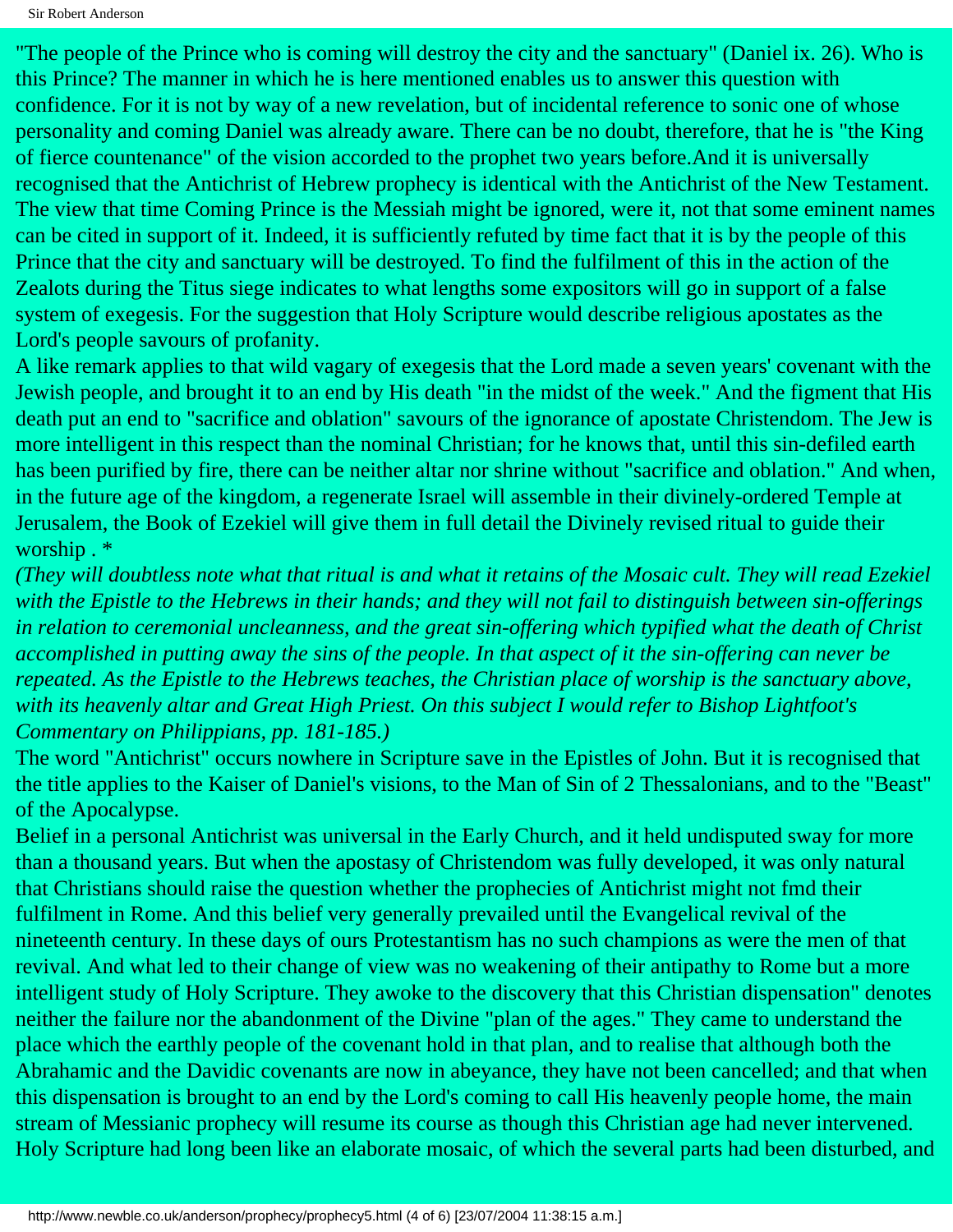the main design for-gotten. But its hidden harmony was brought to light by the study of "dispensational truth" (an apt phrase that was much in use in those days). And that study included the "mystery" truths of this distinctively Christian revelation, truths which had been lost in the interval between the Apostolic age and the era of the great Patristic theologians.

Although traces of these truths may be found in the writings of theFathers, they have no place in their "systematic theology." They confounded the true Church, the Body of Christ, with the Professing Church on earth - a departure from the faith whioh is the root error of the Roman apostasy. And they confounded the Lord's coming at the close of this Christian dispensation with His coming for the deliverance of His earthly people in a future age. And they also confounded grace with covenant, and thus let slip the basal truth of Christianity.

For the doctrines which generally pass for Christian truths are older even than the Divinely-ordered religion of Judaism. The truth of the first coming of Christ is as old as the Eden promise of "the woman's seed." And atonement by His death is as old as Abel's sacrifice. His coming again to judgment dates back to the prophecy of "Enoch the seventh from Adam "; and justification by faith was revealed to Abraham. But not until we reach the Epistles of the New Testament do we find the "mystery" truths of Christianity truths, that is, which had not been revealed in the earlier Scriptures. As, for example, "the mystery of the Gospel "- the great basal truth of the reign of grace; the "mystery" of the Church, the Body of Christ, with its heavenly calling and hope; and the "mystery" of that coming of the Lord which will bring the present dispensation to a close.

The study of "dispensational truth" in no way undermines the principle of "germinant accomplishment" of the prophecies, which is the element of truth in the "historicist" scheme of interpretation; but it exposes and refutes the pretensions of that scheme to finality of fulfilment. The evil of that system is not merely that it limits and perverts the scope and meaning of special chapters and isolated texts, but that, in doing this, it tends to discredit the Bible altogether. And as Adolf Saphir wrote, it thus prepared the way for the attacks of Rationalism and Neology.

Moreover, this "Protestant interpretation" became an anachronism when the Pope lost his" temporal power," and Rome became the capital of the Italian kingdom. This event led the" historicists "to adopt the view that the Antichrist was not the Pope, but the Church of which he is the head. But Revelation xvii. is explicit that "the Harlot" is distinct from "the Beast "; and therefore every proof that the scarlet woman is the Apostate Church is a further proof that she cannot be the Antichrist.

The pretensions of Rome reach their climax in claiming that the Pope is the vicar of Christ, whereas the Kaiser of prophecy will demand universal worship as being himself the Messiah. He is not a Vice-Christ, but Antichrist. As the Lord expressly declared, "he will come in his own name." He will be the impersonation of" the mystery of lawlessness," whereas the Pope and the Church of Rome are merely its most advanced exponents and representatives. Every sacerdotalist, every one who believes in "the Holy Catholic Church," save in the sense in which the Reformers defined it - in a word, everyone who puts "religion" in the place of Christ, and in any way denies that He is the only Mediator between God and man - is an Antichrist in the same sense in which the Pope is Antichrist. The difference is one merely of degree.

A single instance must here suffice to justify my charge against "the continuous historical interpretation " scheme. Elliott's Horae Apocalyptica. is the standard text-book of the cult. Its first five chapters may well impress us with a sense of the value of the writer's scheme. But when he passes from the first five seals to explain that the vision of the sixth seal was fulfilled by the downfall of Paganism in the fourth century,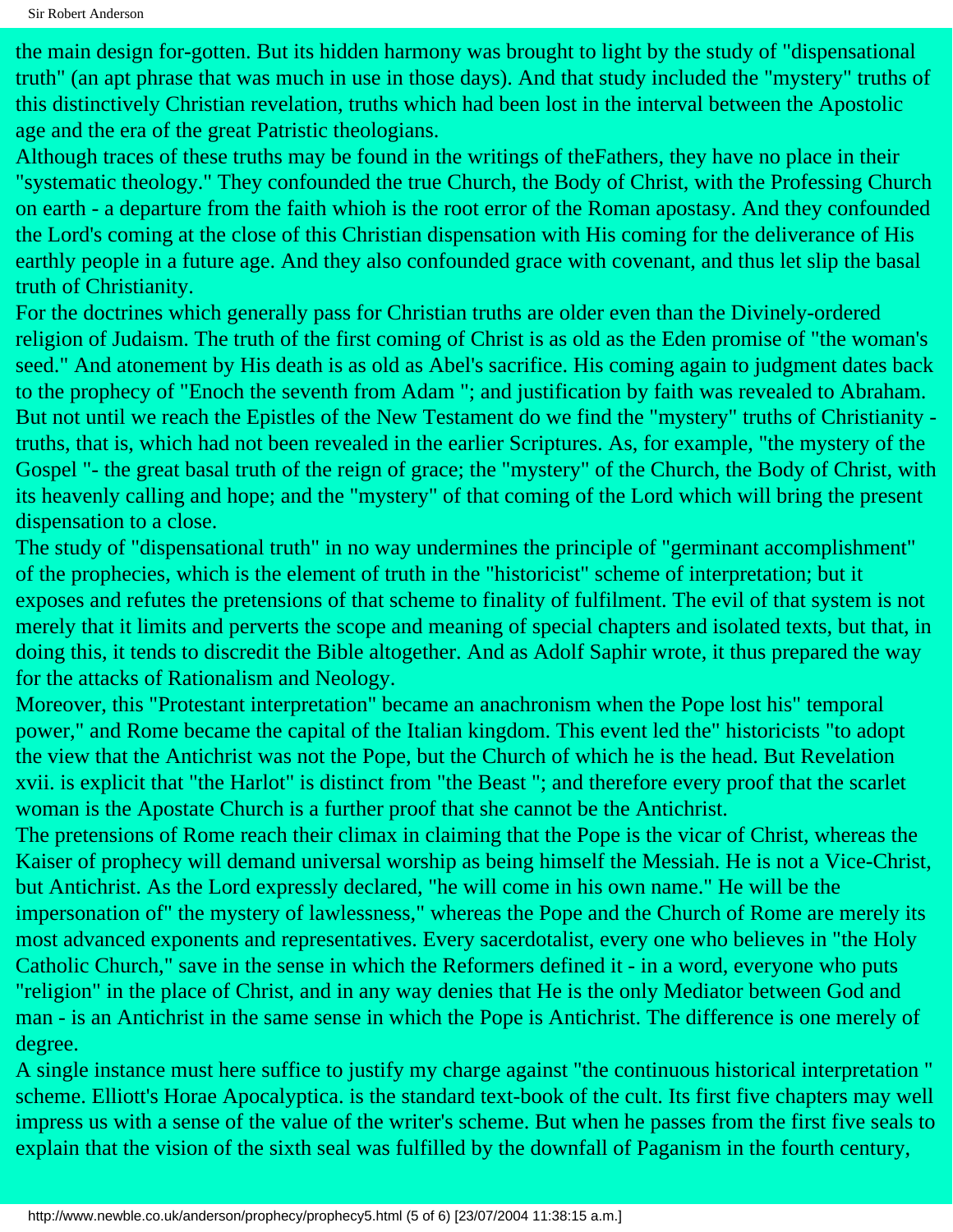```
Sir Robert Anderson
```
we suffer a revulsion of feeling proportionate to our sense of the "trueness" and solemnity of Holy Writ. For the closing verses of Revelation vi. are a passage the awful solemnity of which has no parallel in Scripture, save in the kindred prophecies of Isaiah and Joel, and of the Lord Himself in Matthew xxiv. They speak of the dread *dies ire*, ending with the words, "the great day of His wrath is come, and who shall be able to stand?" If it be urged that the events of fifteen centuries ago were within the scope of the prophecy we can consider the matter on its merits; but when we are told that the prophecy was thus fulfilled. we can hold no parley with the teaching. It is the merest trifling with Scripture. "Moreover, it clashes with the charter truth of Christianity. For if the day of wrath has come, the day of

grace is past, and the gospel of grace is no longer a Divine message to mankind. To suppose that the day of wrath can be an episode in this dispensation of grace betrays ignorance of grace and brings Divine wrath into contempt. The grace of God in this day of grace surpasses human thought, and His wrath in the day of wrath will be no less Divine. The opening of the sixth seal heralds the dawning of that awful day; the visions of the seventh seal unfold its unutterable terrors. But, we are told, the pouring out of the vials, 'the seven plagues which are the last, or in them is finished the wrath of God' (Rev. xv. 1, R.V.), is being now accomplished. The sinner, therefore, may comfort himself with the knowledge that divine wrath is but stage thunder which, in a practical and busy world, may safely be ignored! Even in Apostolic times there were many Antichrists: in these days of ours they are innumerable. During the last half-century their influence has undermined the Protestantism of our National Church. The Evangelicals have become a dwindling minority, and the "Evangelical Party" is but a memory of the past.

During the same period a crusade of systematised infidelity has corrupted all the Churches of the Reformation. And side by side with these phases of the apostasy is the rise and spread of demon cults, some of which overawe their votaries by a display of genuine miraculous power.

The times are full of peril, and we need to realise that all these antichristian movements are preparing the way for Antichrist himself.

It is of practical importance, therefore, to note what Scripture teaches respecting his character and career. And this will appear in a further study of the prophecy of the Seventy Weeks. [CHAPTER SEVEN](#page-17-0)

[Literature](http://www.newble.co.uk/anderson/literature.html) | [Photos](http://www.newble.co.uk/anderson/photos.html) | [Links](http://www.newble.co.uk/anderson/links.html) | [Home](http://www.newble.co.uk/anderson/)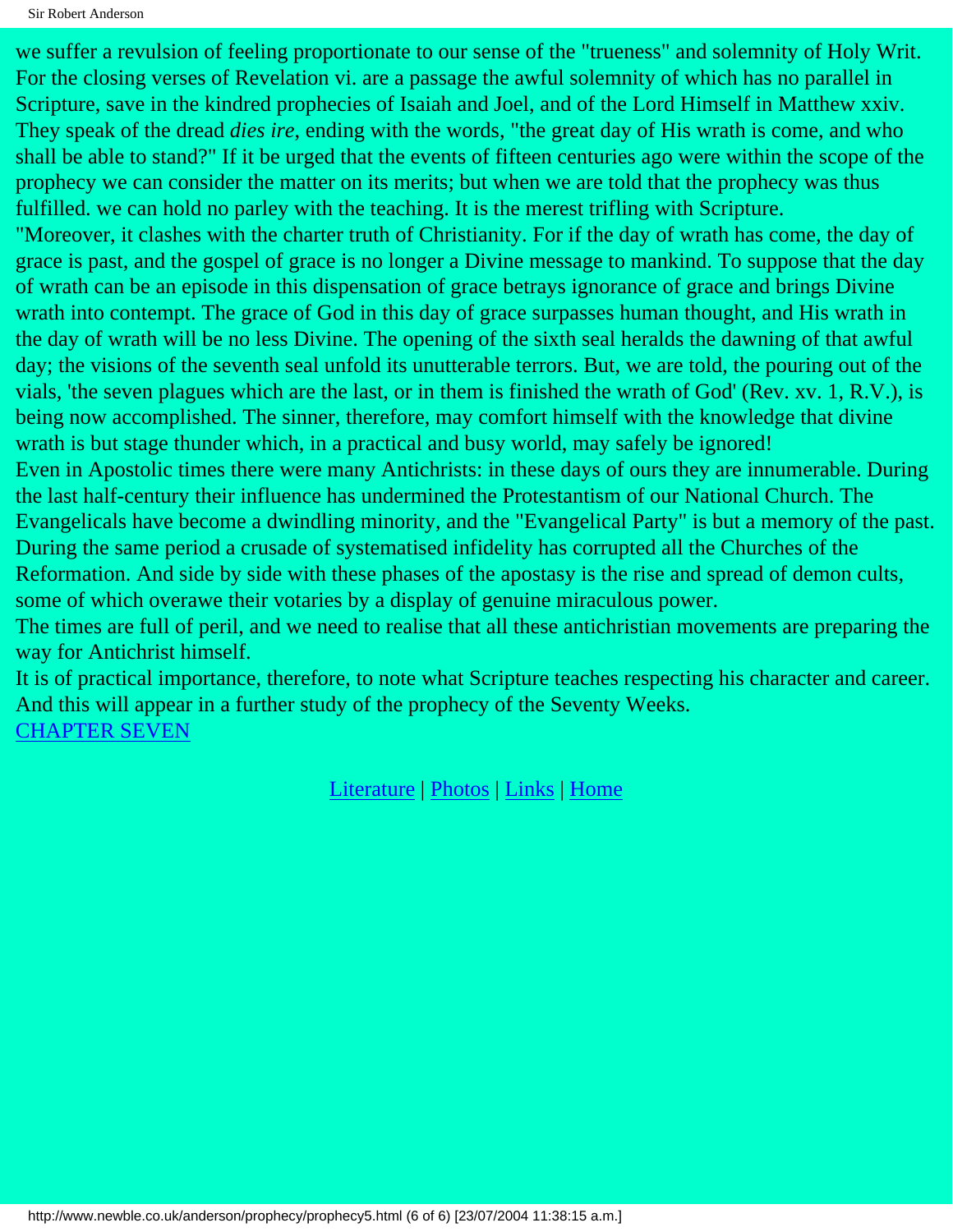# <span id="page-17-0"></span>**SIR ROBERT ANDERSON Secret Service Theologian**



## **UNFULFILLED PROPHECY**

### **CHAPTER VII**.

The belief of early times, that the Antichrist will be personally energised by Satan, was based on Scripture. For his coming, we are told, will be "after the working of Satan, with all power and signs and lying wonders." Still more explicit is the language of the Apocalyptic vision, that "the Dragon gave him his power and his throne and great authority." And we recall the words of the Lord Himself that, in that awful time, false Christs and false prophets "will show great signs and wonders, insomuch that, if it were possible, they will deceive the very elect."

To fritter away the meaning of these statements by referring them to the errors and follies of priestoraft is a profane trifling with the Word of God. Indeed, to put it on a lower ground, it is an insult to the intelligence of every Protestant. For no one whose mind has not been "doped " by "Christendom religion" could be duped by its "blasphemous fables and dangerous deceits."

Even among spiritual Christians there are but few who attempt to realise what the condition of the Professing Christian Church will be during the age of which these Scriptures speak. In his Commentary on Matthew xii. 44, Dean Alford describes in a few pregnant sentences its sad history and present condition. And he adds:- 'What the effect of the Captivity was to the Jews, that of the Reformation has been to Christendom. The first evil spirit has been cast out. But by the growth of hypocrisy, secularity, and rationalism the house has become empty, swept and garnished by the decencies of civilisation and discoveries of secular knowledge, but empty of living and earnest faith. And he must read prophecy but ill, who does not see under all these seeming improvements the preparation for the final development of the Man of Sin, the great re-possession when idolatry and the seven more wicked spirits shall bring the outward frame of so-called Christendom to a fearful end."

If the present condition of the Church is a cause of distress and grief to all true Christians, what will it be when they are called home to heaven at the coming of the Lord, and the restraining influence of the Holy Spirit is no longer felt, as it is felt even in these evil days! It will not be the superstitious only who will be deceived by "the signs and wonders of falsehood." Even the infidel will accept their testimony. His unbelief today is not so unintelligent as is the quasi faith of many who pose as Christians and Ministers of Christ. Like them, he accounts for the miracles of Scripture by the fact "that the Bible was written by orientals for orientals, and that miracle and myth are congenial to the oriental mind." And he appeals to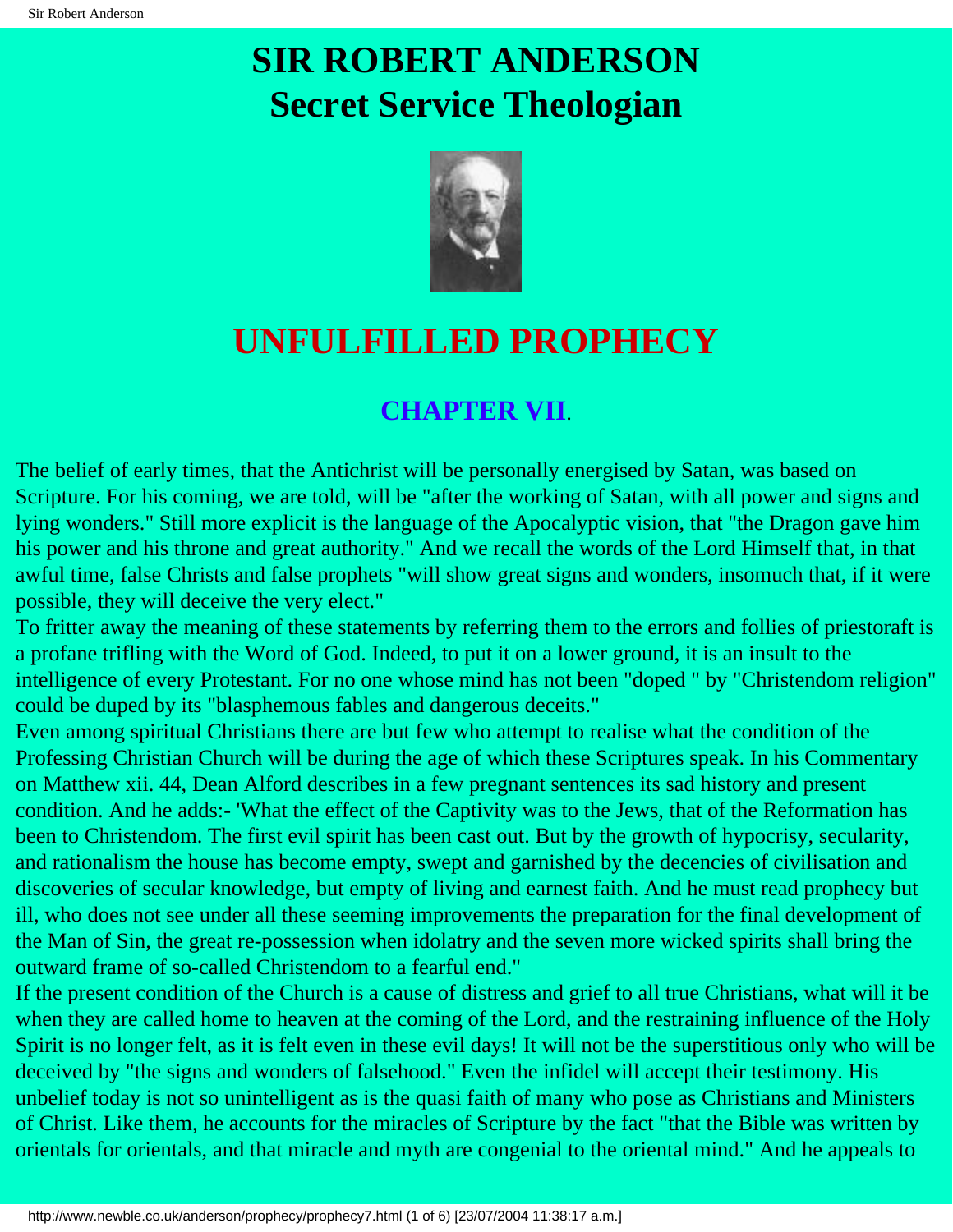the absence of miracles during the history of Christendom. "If (he says) I witnessed miracles such as are alleged to have occurred in Bible times, I would renounce my infidelity." This is the mental attitude of multitudes of fair-minded men. And thus they spread a net in which they will become entangled in the coming Antichristian age. And if open infidelity capitulates before its "signs and lying wonders," surely the nominal Christians will flock to its shrines and join in its cult.

But, it will be asked, if the Lord's own people are "caught up" at His coming, and nominal Christians accept the Antichrist, who will be the victims of the persecution? Now, first, it is noteworthy that the Antichrist is primarily the persecutor of the "Covenant people." And though, in the Apocalypse, the Great Tribulation embraces Christendom, in Messianic prophecy it is spoken of only in relation to Israel. And while, in ancient times, idolatry was their national sin, the judgments which that sin brought upon them seem to have made them intolerant of idol worship. Indeed, the idolatry of "Christendom religion "is one element that prejudices the Jew against Christianity. No display of miraculous power would lead him to prostrate himself before an image.

And secondly, the difficulty above stated is one of many that are due to our inveterate habit of confounding plausible inferences from Scripture with what Scripture explicitly teaches. It is commonly assumed, and often asserted with emphasis, that in that coming age there will be no salvation for the sinners of Christendom. For is it not written that "God shall send them strong delusion, that they should believe a lie; that they all might be condemned who believed not the truth, but had pleasure in unrighteousness " But this is merely a special application of the great principle that the acceptance or rejection of Christ fixes the destiny of men. And we may not dare to assert that a just and loving God will hold that every unbeliever is a Christ-rejecter. Even in our own favoured land there are very many "church members" who have never heard "the gospel of the grace of God," but have it dinned into their ears continually that "the sacraments," plus a moral and religious life, will win heaven for them. And what of the multitudes who are never "evangelised" in any way?

And is there any Scriptural warrant for asserting that some, even in truly Christian circles, who are now "halting between two opinions," may not find mercy when brought to decision by being left behind at the coming of the Lord? All such will have forfeited the heavenly home and the heavenly glory that are the portion of the redeemed of this present dispensation. But we dare not assert that they can never find salvation, and be enrolled in the book of life; albeit they must needs "enter the kingdom" through torture and death, in a persecution more awful than any recorded in the past.

But a difficulty of another kind claims notice, It is argued that, if the Antichrist be energised by Satan, he must be a monster of wickedness. How then can he command the worship of "all that dwell upon the earth? This difficulty springs from the prevalent belief in the mythical devil of Christendom. Had such a monster appeared in Eden, Eve would have fled from him in terror. But she was "thoroughly deceived " by the real Satan when he posed as the great philanthropists and proclaimed "the gospel of humanity." The characteristics of that Eden gospel are both simple and charming. "Hath God said!" "Ye shall not surely die." "Ye shall be as gods." First, it casts a doubt upon the plain words of the Divine revelation; secondly, it denies the eternal consequences of sin; and thirdly, it proclaims the elevation of humanity. In this gospel there is everything to attract the "natural" man, and nothing to repel him. And oven here and now, in Christian Britain, it is preached from numberless quasi Christian pulpits; and thousands, even of real Christians, are in some measure deceived and corrupted by it. Who then can doubt that, when it is accredited by a great display of miraculous power, it will gain universal acceptance

We cannot understand aright the prophecies relating to Antichrist unless we realise that, so far from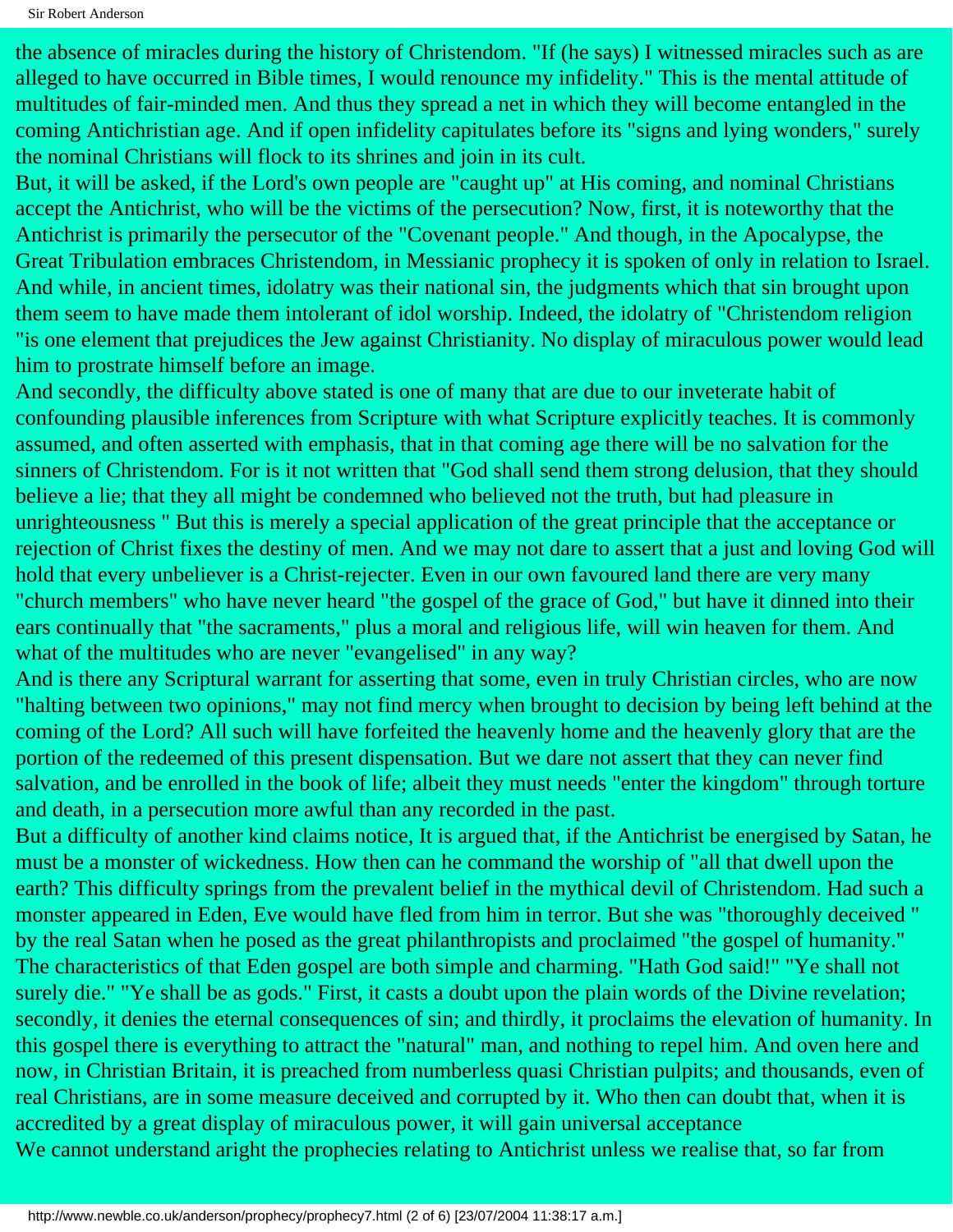being a monster of hideous mien and loathsome character, Satan is a being whom man, in his estrangement from God, would admire and emulate.

But did not the Lord Jesus brand him as a liar and a murderer? The words here referred to claim the closest scrutiny. They were addressed to the religious leaders of the Jews, devoutly zealous men who, having witnessed His miracles and weighed us teaching, were now plotting His destruction. To them it was He said,."Ye are of your father the Devil, and the desires of your father it is your will to do. He was a murderer from the beginning, and abode not in the truth, because there is no truth in him. When he speaketh the lie he speaketh of his own; for he is a liar and the father of it. And because I tell you the truth ye believe me not."

The gloss that the Lord's sayings were always true, and that the Devil told lies, is deplorably trivial. The lie is here the antithesis to the truth; and the Devil's being a liar is connected with his being "a murderer from the beginning." The beginning of what? We are here vouchsafed a glimpse into a past eternity, when, to the heavenly host was first made known "the mystery of God, even Christ," namely, that a Firstborn was to be revealed, who was "in all things to have the pre-eminence." The wonderful being whom we know as Satan, and whom the Lord saw "fall from heaven as lightning," aspired to that position; and he rebelled against the Divine purpose, and from that hour he has sought to thwart it. This is fully disclosed in the "Temptation" of our Lord. Who of us makes any serious effort to realise the meaning of that narrative? Having "led Him up," and given Him that mysterious vision of earthly sovereignty, "the Devil said unto Him, 'To thee will I give all this authority and the glory of them, for it hath been delivered unto me, and to whomsoever I will I give it. If thou, therefore,wilt worship before me it shall all be thine."

This was no mere outburst of profane folly. It was a bold assertion of a disputed right. Satan claims to be the true Messiah, the true Firstborn and heir of creation; and as. such he claims the worship of mankind. These apocalyptic visions foretell his greatest, as it will be his final, effort to supplant the Christ of God. And to that end he will give to the Antichrist "his power and his throne and his great authority." Can we then be surprised at the sequel, that "all the world wondered after the Beast? And they worshipped the Dragon (Satan, the old Serpent of Eden) which gave power unto the Beast; and they worshipped the Beast, saying, 'Who is like unto the Beast?'" But even this is not all. For the Seer "beheld another Beast . . . who exerciseth all the power of the first Beast before him, and causeth the earth and them that dwell therein to worship the first Beast." Thus the mystery of the Godhead will be travestied by this trinity of evil - Satan, the Antichrist, and the "False Prophet." And as already noticed, they will be accredited by signs and wonders that would deceive, if that were possible, the very elect. If we appreciate in any measure the awful significance and solemnity of what these Scriptures teach, we shall no longer be deluded by the almost unbelievable folly of seeking their fulfilment in the history of Christendom. It is not unnatural that an unbeliever should regard these visions as the brilliant day-dreams of a pious mystic. But that any spiritual Christian should treat them with such utter levity is no less strange than it is deplorable.

### **CHAPTER VIII.**

No intelligent student of these Scriptures can fail to recognise that, in the age to which they point, there will be spiritual forces in operation such as earth has never experienced in the past, and from which the present age has been singularly free. For, as compared with both past and future, this Christian age is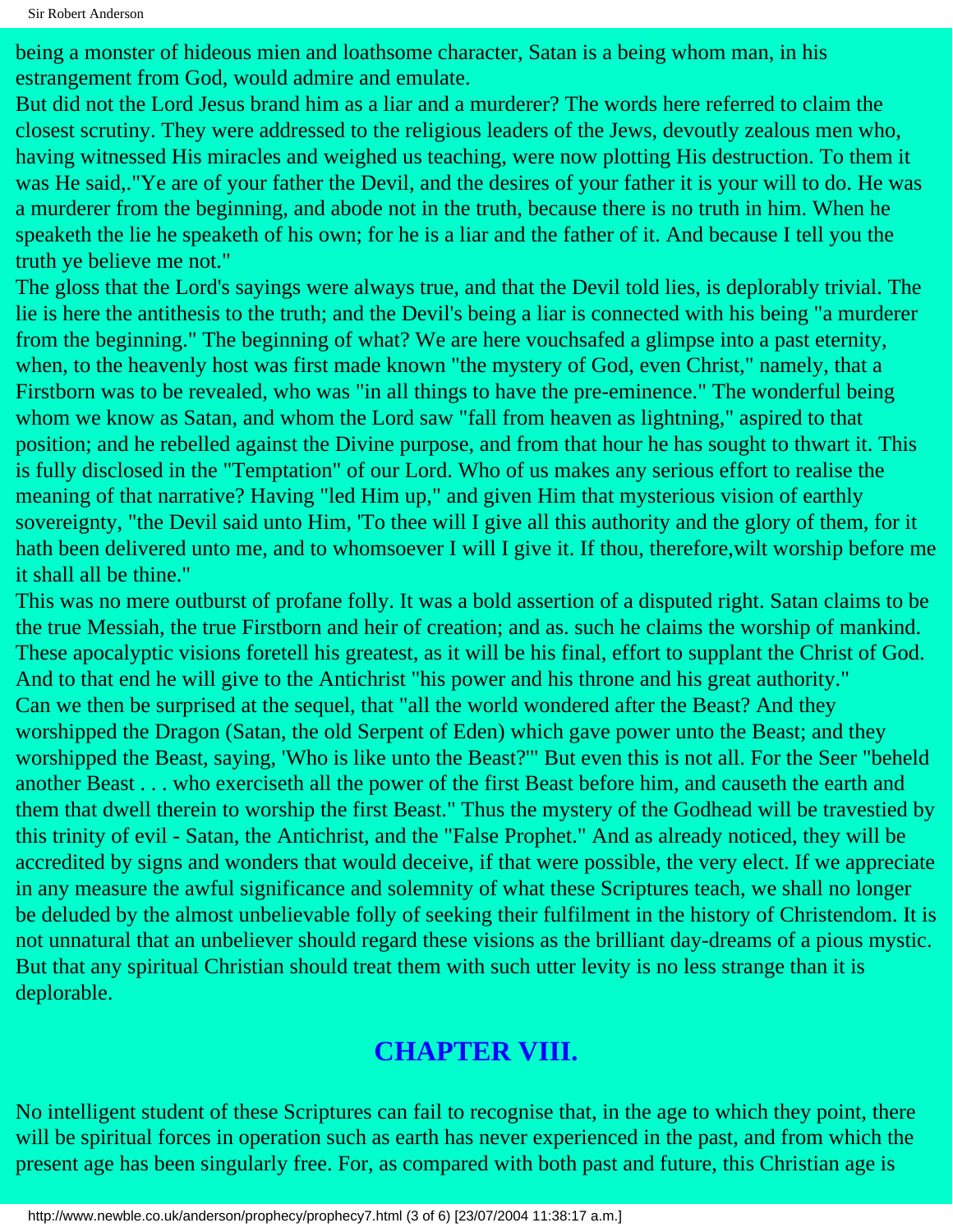marked by altogether peculiar characteristics.

First, "the grace of God, salvation-bringing to all men, has been manifested," and the Lord Jesus is exalted, not only as Prince, but as Saviour. Therefore is it that the Divine throne is now a throne, not of judgment, but of grace. And this again explains the mystery of a silent heaven. For "the kindness and love-toward-man of our Saviour God has been manifested." He has spoken His last word of mercy, and when again He breaks the silence it will be in wrath. But until the Lord Jesus passes from the throne of grace to the throne of judgment all direct punitive action against human sin is deferred. Before the dawning of the "day of vengeance" "the acceptable year of the Lord" must run its predestined course. And secondly, the Holy Spirit is now dwelling upon earth. " The promise of the Father" was not merely that believers in Christ should have the Spirit's guidance and help, for that was the portion of the people of God in every age, but that, when the Lord Jesus returned to heaven, He would send the Holy Spirit to take His place on earth, a promise that was fulfilled at Pentecost. So really is He present with us that the greeting from heaven, with which certain of the Epistles open, is only from "the Father and the Lord Jesus Christ." And during His presence with His people upon earth the powers of hell are definitely restrained. But, when the people of the heavenly election are called from earth to their heavenly home, at the Coming of the Lord, that restraint will cease, "the Man of Sin" will be revealed, and the powers of hell will be permitted to operate in ways and to an extent unprecedented in the past. Another element which tends to a misreading of these prophecies is a want not only of sympathy, but of acquaintance, with the promises and hopes of Israel. As believers of this dispensation "our citizenship is in heaven," whereas Israel's citizenship is earthly. The true Israelite, therefore, in the coming age will not be looking for the Lord to call him away to heaven, but for "the coming of the Son of Man" to "restore again the kingdom to Israel, " and inaugurate the promised rule of the heavens upon earth. The Lord Jesus was "born King of the Jews." And when He began His Ministry by proclaiming that "the kingdom of Heaven is at hand," that "gospel of the kingdom" did not mean that God was about to rule in heaven, but that, in fulfilment of Messianic prophecy, Divine government was about to be established upon earth. And this explains the attitude and conduct of the Jewish leaders toward the Lord Jesus. They argued that, if He was indeed the Messiah, He was the promised "Son of David," who would put an end to Gentile supremacy and restore the Davidic covenant, which had been in abeyance ever since the imperial sceptre was entrusted to the King of Babylon.

*(So deep and widespread is ignorance of all this that those of us who are advanced in years remember when the belief prevailed, even among spiritual men "of light and leading," that the Kingdom of Heaven would be established, as of course, by the preaching of the Gospel. If such a belief has survived the apoatasy of the last half-century, surely this hideous world war will avail to quench it. Human nature being what it is, there can be no reign of peace on earth without stern and righteous government.)* The Messiah they were looking for would be a conquering hero, who would deliver them from their enemies and revive the glories of the greatest of their kings. And such the future Antichrist will be; not merely a false Messiah in the religious sense, but a mighty Kaiser. The Apocalyptic visions already quoted clearly indicate that he will be a man of transcendent natural qualities. "All the world wondered after the Beast . . . and they worshipped the Beast, saying, Who is like unto the Beast? Who is able to make war with him? " The mingling of Kaisership with Deity is as old as classic Paganism; and it is not altogether unknown in later times. But it will be no mere theory in the case of the Man of prophecy. A great statesman, an orator (v. 5), and a brilliant general - here is the "superman "whom nations will honour, and armies will follow with enthusiasm. And when we take account of the fact that, added to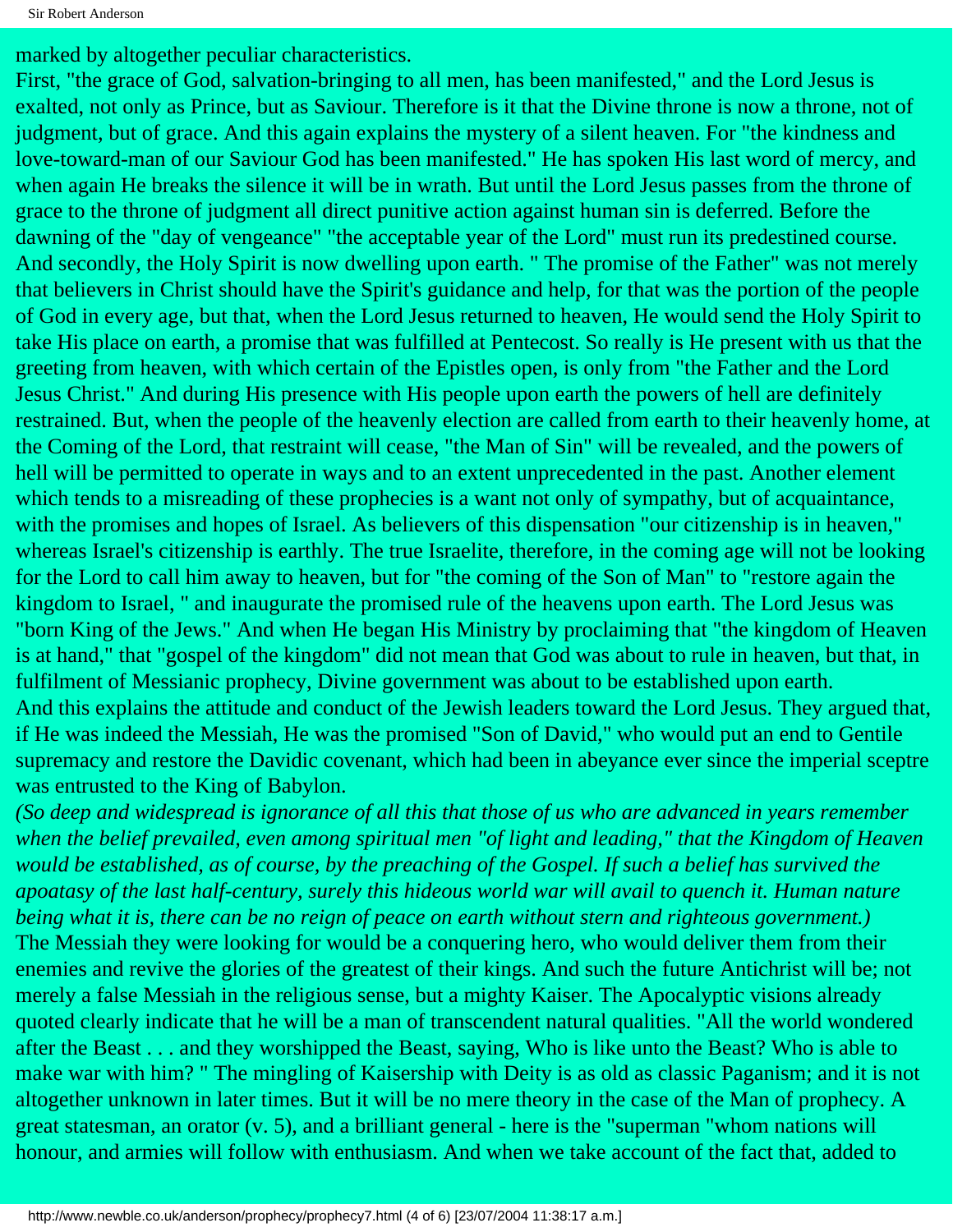Sir Robert Anderson

this, he will be endowed with the superhuman powers of Satan, we can understand the words of Christ, that none but the elect of God will refuse to render him Divine homage. In these visions the word "beast" signifies primarily an empire or kingdom, and then it is used to symbolise an individual. The Beast of Rev. xiii. is clearly identical with the fourth Beast of Daniel vii.- the last great Gentile world-power. But in the Apocalypse it appears at a later stage of its development. Three periods of its history are marked in Daniel. In the first it has ten horns. In the second it has eleven, for a little horn comes up among the ten. In the third it has but eight, for three of the ten have been torn away by the eleventh. Up to this point Daniel's vision represents the beast merely as the fourth kingdom upon earth," but here it turns away to describe the action of "the little horn."

And at this epoch it is that Revelation xiii. opens. The first three stages of the history of "the fourth kingdom" are past, and another has been developed. It is no longer a confederacy of nations bound together by treaty, but of kings subordinate to a Kaiser whose greatness has won for him the supremacy. And this is the Prince of the prophecy of the Seventy Weeks; the Antichrist of the New Testament; the man whom Satan will single out to administer his awful power on earth in days to come, the man to whom he will give his throne, his power and great authority - all that the Lord Jesus refused in the days of His humiliation. If Expositors are right in assuming that he is the prominent figure in the several visions of the prophet Daniel there seems to be no doubt that he will come to notice first as the ruler of some petty State within the territorial limits of the ancient Grecian Empire. He is called "a little horn, a symbol that well suits one who should arise from one of those petty principalities which once abounded in Greece. For "a little horn" indicates what he is, not as a man, but as a monarch. In his origin he will, of course, be merely human; and for a time he will be a patron of religion. But after the terrible crisis in his career, at which he sells himself to Satan, he becomes a relentless persecutor, and he ends by claiming divine honour.

This amazing change takes place at an epoch of supreme import in the course of the future age, namely, the middle of the seventieth week of Daniel. For it is an epoch signalised by the war in heaven between the Archangel and the Dragon; when Satan and his angels will be "cast out into the earth," and the Seer bewails mankind because the Devil is come down into their midst, "having great wrath because he knoweth that he hath but a short time. As the Coming Prince of the prophecy of the Seventy Weeks is identical with the Man of Sin of 2 Thessalonians, that Epistle claims notice here. Both the Epistles to that church indicate that a grievous persecution was then raging in Thessalonica, and the Christians had come to believe that the Tribulation of prophecy had begun, and "the day of the Lord was at hand "-" the great and terrible day of Jehovah." Having regard to the teaching of the First Epistle it may seem strange that such an error could prevail. But, owing to the persecution, the Christians, no doubt, could only meet furtively and in scattered groups; and their leaders being possibly in hiding, their knowledge of that Epistle depended probably on what they remembered of it from hearing it "read in church." Moreover, it would appear from chapter ii. 2 and iii. 17 that they had received a forged letter, as from the Apostle, cancelling or modifying the teaching of the First Epistle. And the Hebrew converts among them would have knowledge of such Scriptures as, e.g., Isaiah xiii., Joel ii., and Malachi iv. 5. And, with these in view, they inigbt easily glide into the error which the Second Epistle was designed to correct. The Apostle's words, "I beseech you on behalf of the Coming of our Lord Jesus Christ" (R.V. margin), show clearly that the error against which he was warning them was destructive of the truth he had taught them. They could not live looking for "that blessed hope" (Titus ii. 13) if they were living in view of the awful terrors of the Tribulation and the day of the Lord. For these lines of truth are wholly separate. The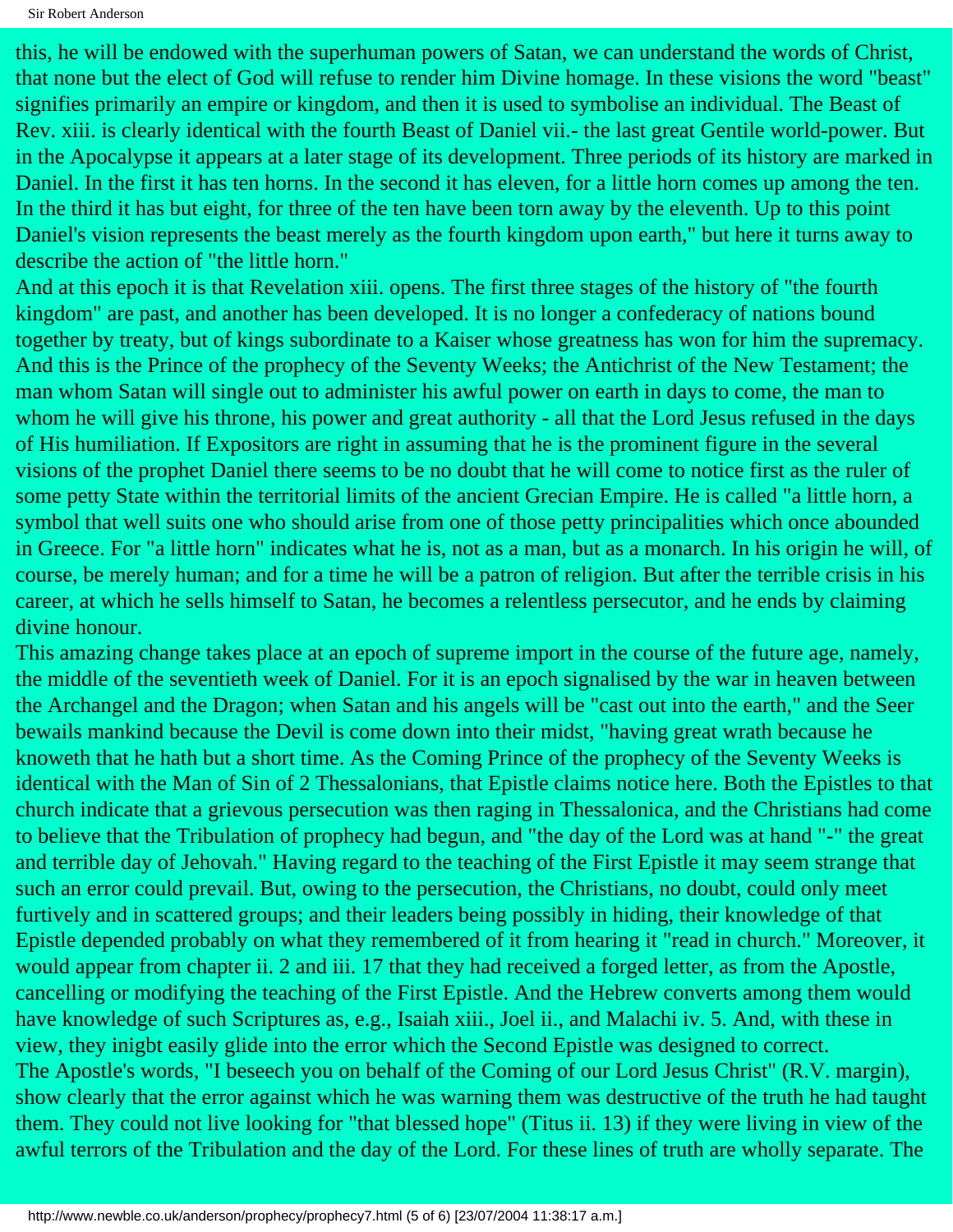one is the line of Messianic prophecy, leading up to the coming of Christ as Son of Man, in a future age, for the deliverance of His earthly people, and for the establishment of His earthly Kingdom. The other is not within the range of Messianic prophecy at all, but points to the fuiluiment of the hope of His heavenly people of this Christian dispensation. Following the words above quoted, the Apostle proceeds: "For it (the day of the Lord) will not come except the falling away (the apostasy) come first, and the Man of Sin be revealed, the son of perdition, he that opposeth and exalteth himself against all that is called God or that is worshipped. So that he sitteth in the temple of God, setting himself forth as God." These words claim careful attention. The so-called Protestant interpretation of them finds their fulfilment in the Pope's being carried into St. Peter's at Rome, and seated there somewhat higher than the "tabernacle of the host." If St. Peter's were thus divinely recognised as "the templeof God," those of us who reverence, and seek to obey, His Holy Word would promptly make a qualified submission to Rome, and repair at times to the appointed shrine! This Protestant interpretation thus undermines Protestantism altogether! And this is only a very low ground for rejecting it, for such trilling with and perverting of Scripture is deplorable and evil in the extreme. The Apostle's language points to the same crisis as the Lord's words respecting "the abomination of desolation, spoken of by Daniel the prophet." And it will be fulfilled when the Prince of Daniel ix. violates his treaty with the Jewish people, and desecrates the Holy Temple in Jerusalem.The Antichrist will set up his image upon the Temple, to be worshipped by all (see p. 89 ante.) And (on certain "high days," no doubt) he will personally sit enthroned within the Sanctuary, "setting himself forth as God." This twofold desecration is generally overlooked. But is it credible that any Jew would acknowledge a Gentile as Messiah? Now first, we have no definite ground for assuming that the Man of prophecy may not be an Israelite. And secondly, are we to assume that "all power and signs and wonders of falsehood" would prove unequal to the task of forging a pedigree, and obtaining the acceptance of it by an apostate people? For the "elect" among them will repudiate him. And the language of Daniel ix. 27 is noteworthy; it is with the many that he will make the treaty, implying that a minority of the nation will stand aloof and refuse to be a party to it. And lastly, if to the apostates of Christendom "God will send strong delusion that they should believe the lie," is it strange that the apostates of Judaism should also be thus divinely given over to delusion? And, moreover, we are not dealing here with a human forecast, but with a Divine prophecy.

[CHAPTER NINE](#page-23-0) 

[Literature](http://www.newble.co.uk/anderson/literature.html) | [Photos](http://www.newble.co.uk/anderson/photos.html) | [Links](http://www.newble.co.uk/anderson/links.html) | [Home](http://www.newble.co.uk/anderson/)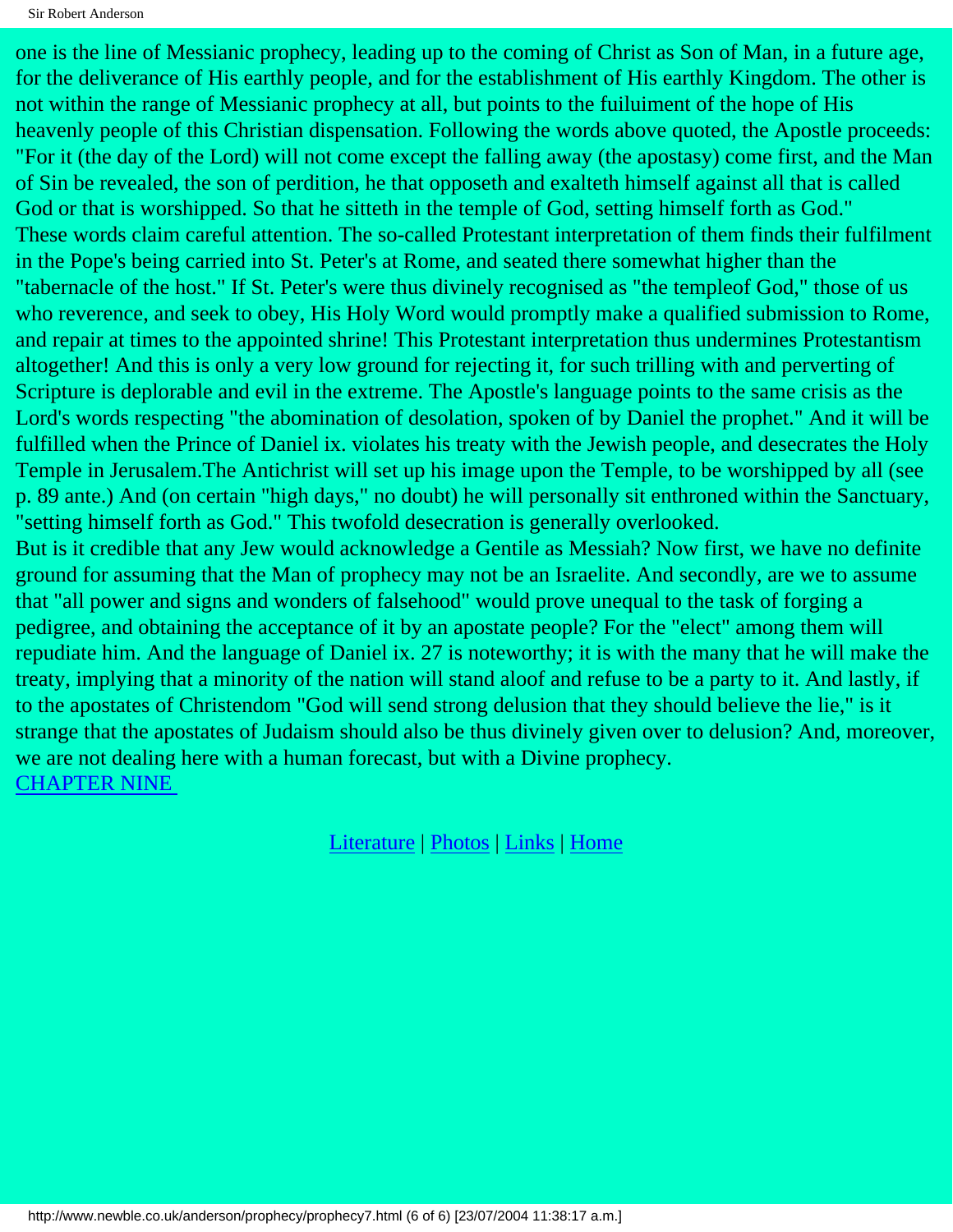# <span id="page-23-0"></span>**SIR ROBERT ANDERSON Secret Service Theologian**



## **UNFULFILLED PROPHECY**

### **CHAPTER IX.**

"Prophecy is not given to enable us to prophesy, but as a witness to God when the time (of fulfilment) comes." Even if limits of space allowed of it, my appreciation of these words of Pusey's would prevent my indulging here in any forecasts of the future, beyond what Scripture expressly warrants. Certain extra-Scriptural forecasts have been discredited by the present war. For example, the language of the opening verses of Zechariah xiv. were taken to indicate that the future siege and capture of Jerusalem will be the work of half-savage Oriental troops. For, it was argued, Western civilisation would not tolerate the excesses hers described. How foolish this appears in view of the atrocities perpetrated by the Germans in this war!

But while avoiding flights of fancy as to the means by which, and the manner in which, the events foretold in prophecy will come about, we may well take note of present-day movements and occurrences, which seem to be preparing the way for their fulfilment. For example, appeal may be made to the probable effect of the war on the future of Palestine. If the Turk be driven out, the attempt of any one of the Entente Powers to seize possession of that land would be the signal for another war! And this consideration will, in all probability, lead to its being constituted a protected Jewish State. And thus the present generation may possibly witness the building of the very temple upon which the Prince of Daniels prophecy will yet sot up his image. But this is merely a probable surmise, and the introduction of it here is possibly an indiscretion.

If Pusey's axiom were construed strictly the study of prophecy would be valueless until the time of its fulfilment. But this was far from his intention. For not only is it of fascinating interest to the thoughtful, but of great practical importance to every Christian. It serves to put us on our guard against evil influences and movements, of which the ultimate development and full fruition are described in the prophetic Word. Spiritualism, Christian Science, and other cults of a similar character, may be mentioned in this connection. These cults are daily winning over not a few, even among those whose Christian profession seemed to be above reproach. And the experience of many gives proof that those who yield to these demon influences soon reach a stage where recovery seems impossible, even if they wish to escape from them.

In view of the genuine miracles by which they are accredited, to denounce them as mere charlatanism is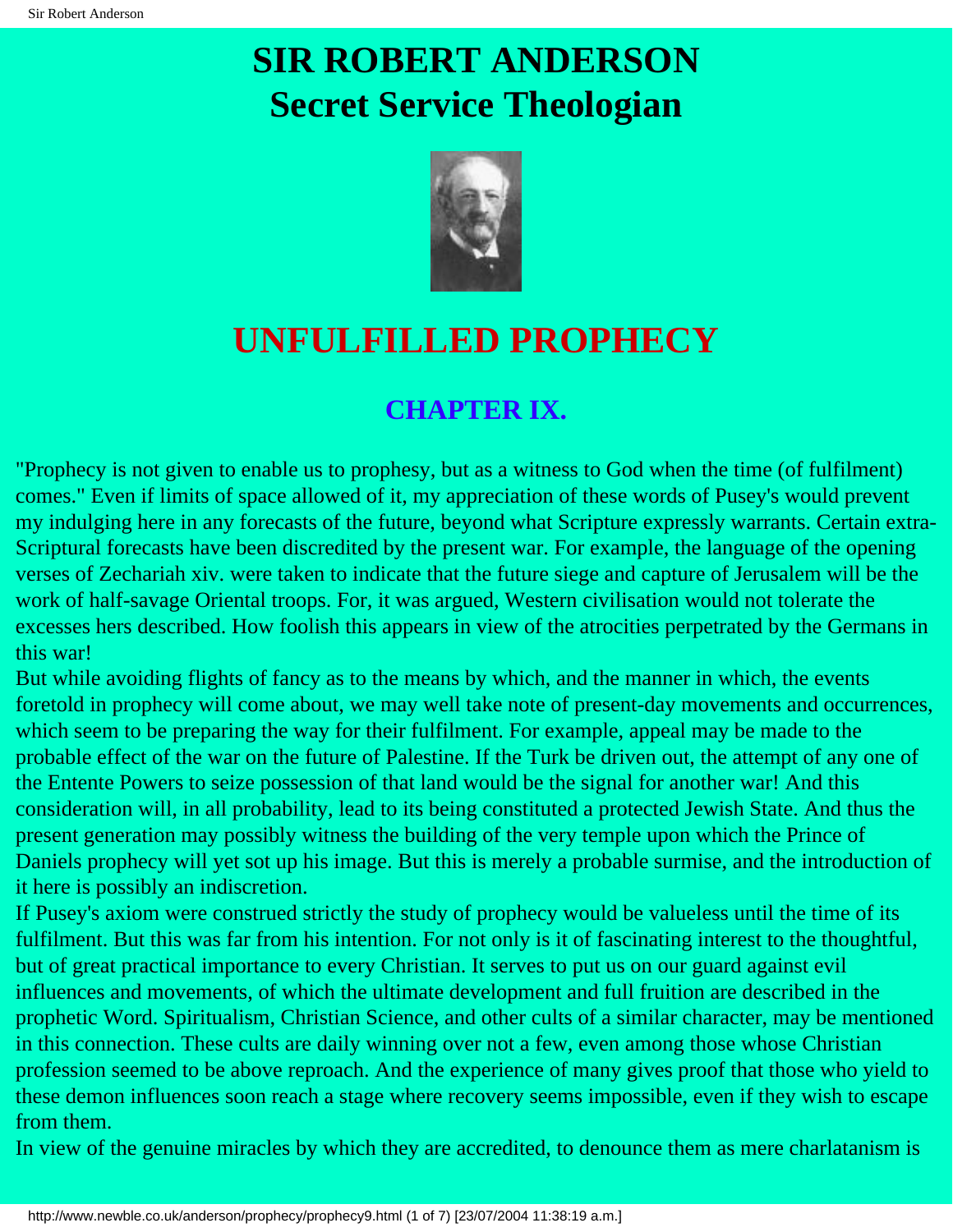idle. And as their miracles are of a beneficent character their votaries regard them as Divine. In dark days of persecution Satan was as "a roaring lion, seeking whom he might devour." And in that character he will be known in the darker period of the coming age. But now "he fashions himself as an angel of light," even as he did in Eden, and in the Temptation of the Lord.

But, it may be asked, how can this be reconciled with what was stated on a preceding page as to the contrast between the present age and that which is to follow it? Here we must be guided by what Scripture records of former "changes of dispensation." These changes find an illustration in the sphere of nature. For while Science can mark with accuracy the changes of the seasons, the actual transition is unnoticed by the observer. And this has its parallel in the spiritual sphere. The law and the prophets were until John, and then the Kingdom of God was preached. But yet the Lord reproached the Jews that though they could discern the face of the sky they could not discern the signs of the tunes. And so was it again when Israel was set aside, and the present Christian dispensation was inaugurated. The change was a crisis of extreme significance, but yet it passed unnoticed; and many characteristics of the new dispensation had marked the later stages of that which it superseded. And as we observe the present-day manifestations of the sinister spiritualist influences and movements which will be fully developed in the coming age, may we not hail it as giving hope that the present dispensation is nearing its end, and that "the coming of the Lord is drawing nigh?" And that hope will be intensified if we are given to see "the land of the promise" restored to the people of the Covenant.

On yet another ground the practical importance of prophetic study is incalculable. To all who pursue it intelligently it affords full and irrefutable proofs of the Divine authorship of the Bible, and it thus provides an antidote to the poison of the "Higher Criticism." The writings of the eminent scholars who have led or championed that sceptical crusade will be searched in vain for proof of acquaintance with the scheme of Divine prophecy, a scheme that can be traced, like a silver thread, through all the Scriptures. And still more remarkable is their neglect of the typology of scripture. which is so closely allied with prophecy. Indeed, their "learned" writings are notable examples of exegesis on the text-card system. These Critics are like men who empty the works of a watch into a bowl, and then, after examining them in detail, arrive at the sapient conclusion that they present no proof of unity or design!

The aphorism that "truth is one" applies unreservedly to Holy Writ. But if we read it on the text-card system we lose all sense of its "hidden harmony." We cannot intelligently apprehend what God has revealed about the future if we are ignorant or unmindful of His revelation respecting the past and the present. We need, for example, to recognise the dual character of this "Christian Age." For, as already noticed, the root error of the Apostasy of Christendom is the failure to distinguish between the Professing Church, the administration of which is committed to man, and the true Church which Christ is building. The Professing Church is for earth and time, whereas the spiritual Church stands related to eternity and heaven. The truth respecting it is a "mystery" of the Christian revelation. And its temporary connection with earth will cease at that Coming of the Lord, which is another of the "mystery" truths revealed in the Epistles of the New Testament.

In this, its higher aspect, the present dispensation is not within the purview of the earlier Scriptures. And, viewed in relation to earth and time, it is an interlude in the great drama of prophecy as unfolded in those Scriptures. To rule out in this way some two thousand years of human history will seem neither startling nor strange, if we remember that, with God, a thousand years are "as yesterday when it is past, or as a watch in the night."

And as regards the past we must keep in view the Divine plan of the ages. The Adamic dispensation was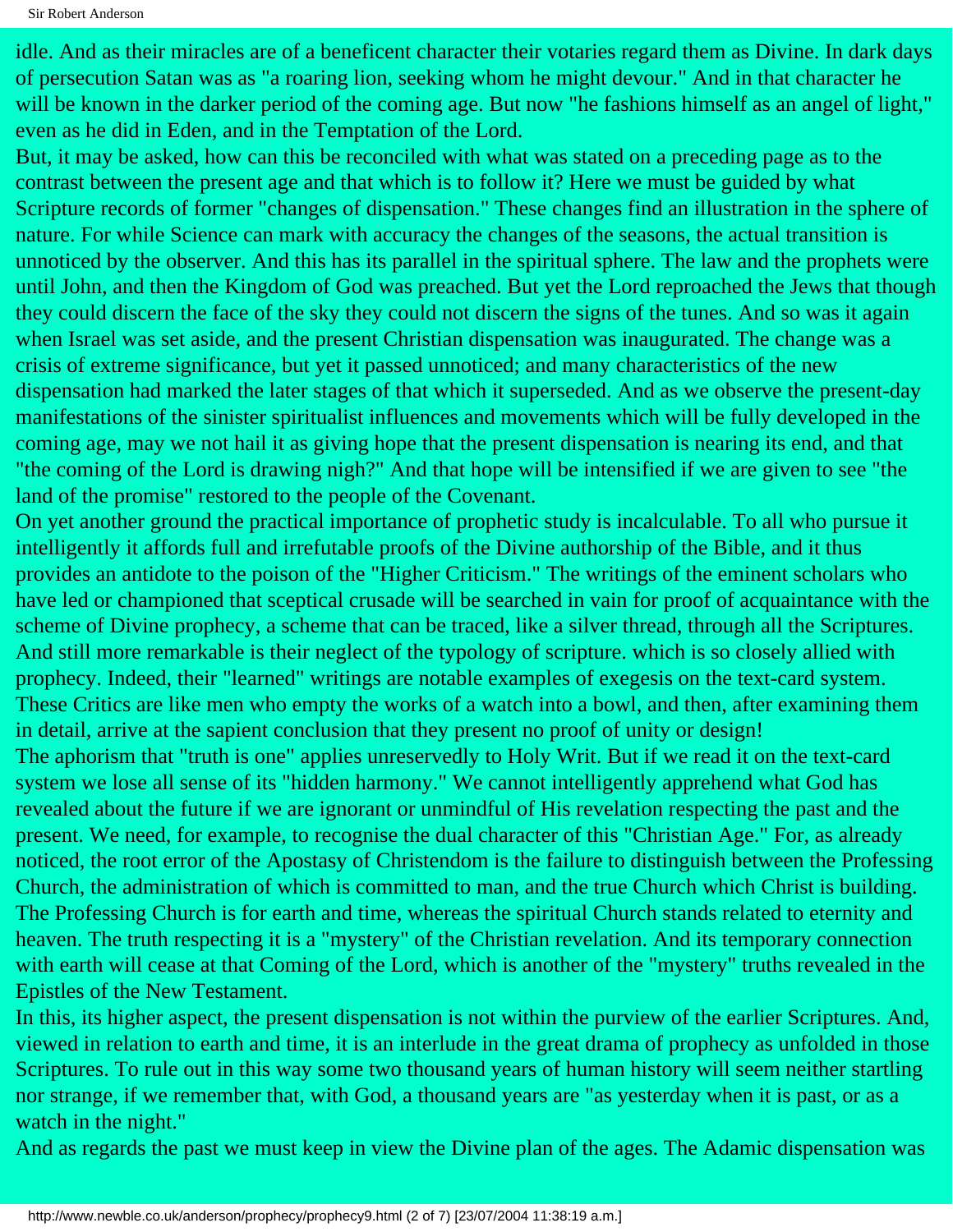brought to an end by the judgment of the Flood; and the Noachic was marked by the Babylonian apostasy, in which the primeval revelation was utterly corrupted. An apostasy so subtilly adapted to our fallen nature that even Evangelical Christianity is leavened by it. God thereupon took up Abraham and his race to be His agents and witnesses upon earth, and "unto them were committed the oracles of God." But the nation of Israel proved false to that trust; and instead of being light-bearers to the world, they proudly claimed a monopoly of Divine favour. The Holy Temple, designed to be "a house of prayer for all nations," they regarded as their own house, and ended by making it "a den of thieves." Here, then, we have the clue to a right reading of the 11th chapter of Romans. It is a chapter of cardinal importance to the student of prophecy, but it is much neglected. And the Apostle's warning to us Gentiles not to be "wise in our own conceits" is practically ignored, as witness the figment that "the Christian Church" has ousted Israel from the olive tree position. The teaching of the chapter is explicit, that Gentiles are wild olive branches, " grafted, contrary to nature, into a good olive tree," the natural branches being Israelite. But they are only branches. For the allegory of the olive tree points back to the Abrahamic covenant and promise. And it is not as "members of the Church" that we are grafted into it, but as Gentiles, who, in virtue of faith, are become "children of Abraham." In the true Church there is neither Jew nor Gentile. Neither is there in the Vine, which represents a vital relationship with Christ, to be manifested by fruitbearing.

And this chapter teaches emphatically that the present age is not only parenthetical but, in its earthly aspect, abnormal. And further, that as Israel was cut off because of unbelief, so the Professing Church of this age will be cut off. And then "There shall come out of Zion the Deliverer, and He shall turn away ungodliness from Jacob. And so all Israel shall be saved" (v. 26) Not "every Israelite," but Israel as a nation. For this chapter does not deal with the position and destiny of individuals, but with national and dispensational distinctions and changes.

Neither does it deal with Churches in the sense of our English word "denominations," but with the Professing Church on earth as a whole. For Scripture recognises only two Churches, namely, the Church the Body of Christ, which, when complete, will be manifested in heavenly glory; and the Professing Church, "the outward frame of so-called Christendom," now drifting to its "fearful end." Even with knowledge of its evil history and present condition, we can form no adequate conception of what it will become when all true Christians are called away to heaven, and the influence of the Holy Spirit is no longer felt. But with awe we ponder the words of the Apocalyptic vision, that when the day of its judgment comes all heaven will ring with Hallelujahs, and the wonderful Beings who sit around the throne will fall upon their faces in adoring worship as they join in the refrain, "Hallelujah, Amen" "All Israel shall be saved." "And if the casting away of them was the reconciling of the world, what shall the receiving of them be but life from the dead!" The cemetery condition in which Christendom will leave the world shall give place to the life and gladness of a summer garden! For when the People of the Covenant have been regenerated in the great revival foretold in prophecy, "the gospel of the Kingdom will be preached in all the world." And the result of their testimony will be the in-numerable multitude of earth's great Feast of Ingathering "out of all nations and kindreds and peoples and tongues." Let us then shake free not only from the errors, but from the mean pettiness of Latin theology on this great subject. One of the most popular of its accredited exponents in our own day describes the present age as "the last great eon of God's dealings with mankind," Could we but realise aright the significance of the Ministry and Death of Christ in God's purposes for earth, we might be tempted to declare that this age of ours is the first great eon of the unfolding of those purposes. And the statement, though unwarranted, would not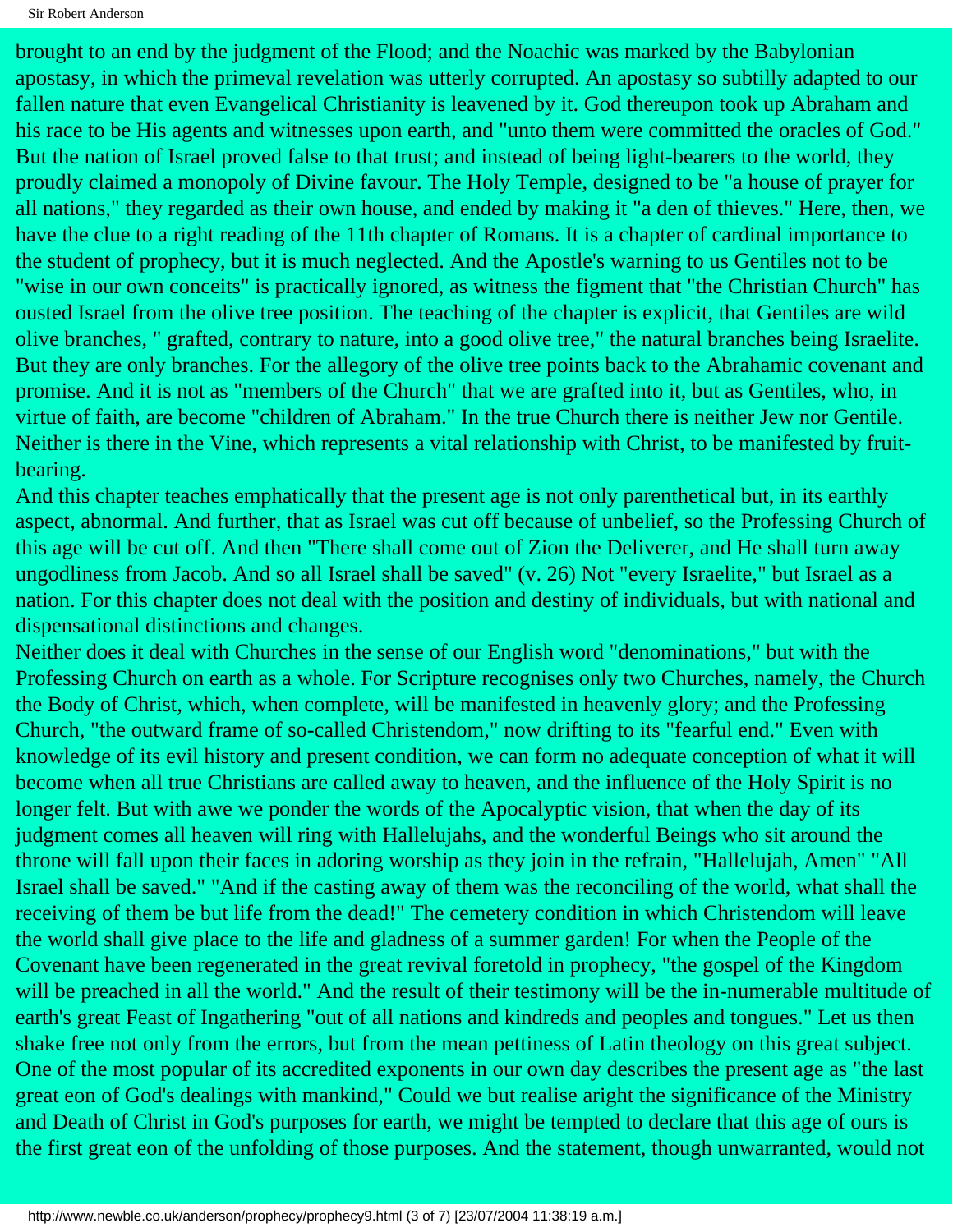Sir Robert Anderson

be so flagrantly false as is the "pandemonium and conflagration" theory of this theology. If only we knew more of God, and if we realised that earth's history runs its course in open view of all the great intelligences of heaven, the mysteries of both the past and the present might perchance seem less perplexing. And we should be led with eagerness to scan the prophecies still unfulfilled, to find there that this sin-cursed earth is yet tc be a scene of blessedness and peace - all that we should expect a God of infinite goodness and power to make it:

> **"When a King, in kingly glory, Such as Earth has never known, Shall assume the righteous sceptre, Claim and wear the holy crown."**

Let us then, with the intelligent enthusiasm of faith, take our stand by the side of the inspired Apostle as, surveying this glorious vista of the Divine "plan of the ages," be exclaims, "0 the depth of the riches both of the wisdom and knowledge of God! How unsearchable are His judgments. and His ways past finding out!"

But no intelligent student of these prophecies, and very specially of this eleventh chapter of Romans, can fail to recognise that before they can be realised there must be "a change of dispensation" as definite and drastic as that which was signalised by the call of Abraham, and again by the "casting away" of Israel, and the welcoming of Gentile slum-dwellers, and tramps of the highways, to partake of God's great supper of salvation. The reader of these pages, therefore, will appreciate their second title, and the prominence here given to the Coming of the Lord. It is not intended to suggest that "the hope of the Church" is within the scope of the Hebrew Scriptures. But the realisation of that hope will usher in the age to which the great field of unfulfilled prophecy pertains. And therefore it provides the only standpoint from which that field can be surveyed in a true perspective.

### **CHAPTER X.**

As noticed in preceding pages, there will be not less than three future Comings of Christ.

(1) That Coming by which this Christian dispensation of the reign of grace and the heavenly Church will be brought to an end;

(2) "the Coming of the Son of Man," in fulfilment of Messianic prophecy, to bring deliverance and blessing to His earthly people; and

(3) His Coming to judgment in a far distant future, at the close of the kingdom dispensation. But though the Coming of Christ is the hope of His people in every age, Theology gives us nothing but the "Second Advent" of His coming to judgment; and thus disposes, not only of the Christian's hope in the present dispensation, but of Israel's hope in the dispensation which is to follow it.

For while Christianity is based upon the teaching of Holy Scripture, "the Christian religion" depends largely upon the teaching of the Latin Fathers. And before the era of the great Patristic theologians "the hope of the Church" had already been forgotten; and Messianic prophecy had been so perverted or "spiritualised" as to shut out Israel's hope altogether.

But here a question of extreme importance claims attention. The saints of the Apostolic age were taught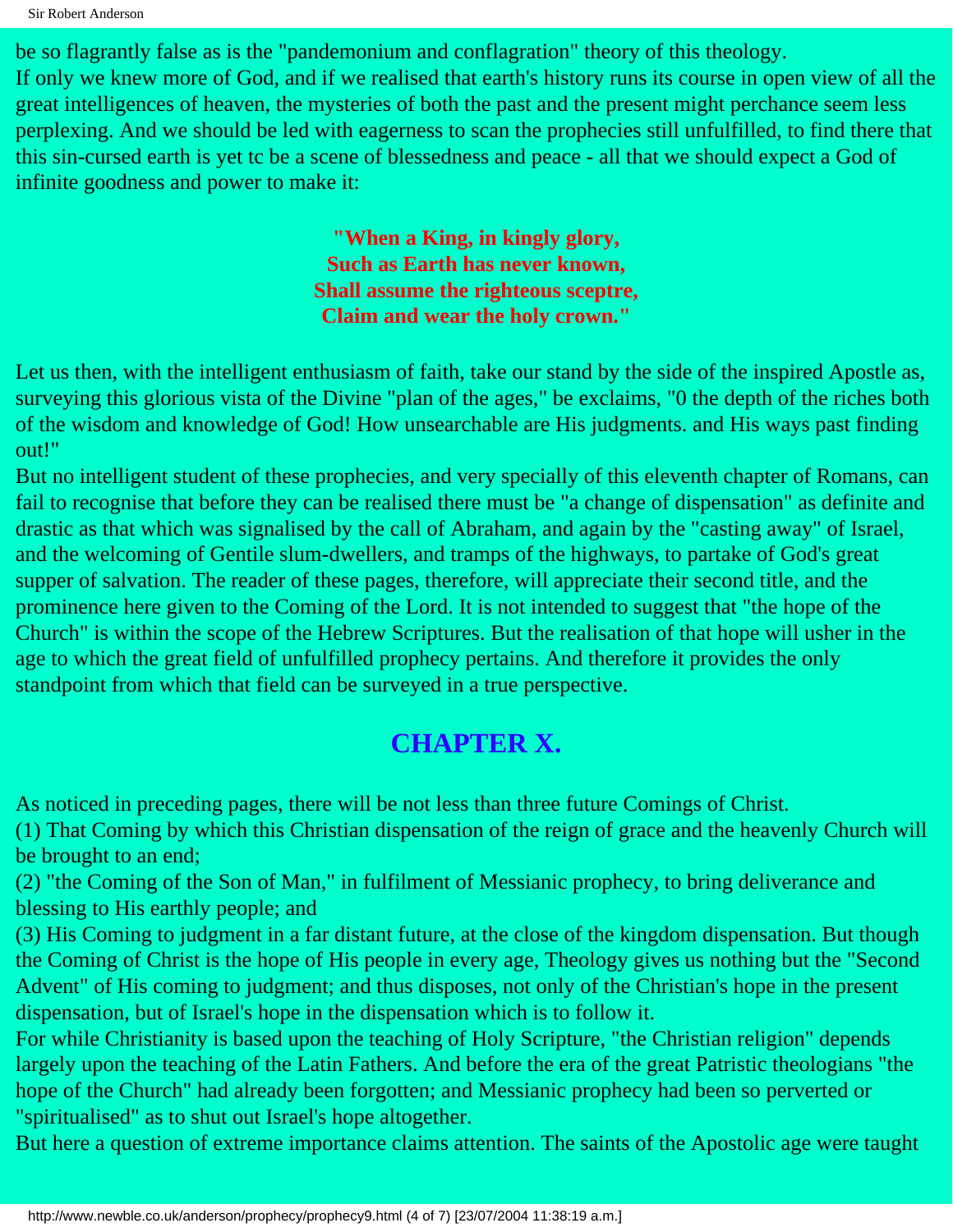to live "in constant expectation of the Lord's return." How then is the delay of nineteen centuries to be accounted for? The Infidel's answer is that the Apostolic teaching was false. And some Christians would have us believe that, although the saints were divinely taught "to live looking for that blessed hope," it was settled by a Divine decree that the Lord would not come until long centuries had run their course. If these be the alternative solutions of the problem, most of us will take sides with the Infidel. For though the loss of the Epistles would be a disaster, it would be infinitely worse to charge the God of truth with flagrant untruthfulness of a kind that would not be tolerated in our fellow-men. But we reject both alternatives with scorn. Some, again, would tell us that owing to the evil history of the Church on earth, even from the earliest times, the promise is cancelled, and the hope it engendered is lost. But though God is often said to have "repented" in regard to threatened judgments, Scripture records no instance of His failing to fulfil a promise of blessing. Many a case, however, can be cited where the fulfilment was delayed because of unfaithfulness or sin on the part of His people. And does not this suggest the right solution of our difficulty?

But if the Lord delays His Coming until "the Church" is what it ought to be, is not the promise practically cancelled? Yes; but it was not to the Church that He gave the promise, but to His elect people scattered throughout the Church. And nowhere is it given more explicitly than in the very Scriptures which foretell the Church's apostasy and doom. Plain words are needed here. For in these days, when the Protestant spirit is waning in our land, there is no influence, perhaps, more harmful to Christian life than the prevalent superstitious and errors respecting "the outward frame of Christendom," "the Christian Church," as it is called. Our position in it and our attitude toward it ought to be akin to that which the Lord taught His disciples to maintain toward "the Jewish Church." They were in it, and yet, in a real sense, not of it. For though Divine in its origin and as to its responsibilities, it had apostatised. It was, in fact, "the world" of His prayer on their behalf (John xvii. 16). And as Bishop Westcott wrote of "the Christian Church," the world got into it in the fourth century, and has never since been got out of it. The crisis to which he referred was, presumably, the Conversion of Constantine. When wolves are about, the sheep keep near to the shepherd. And so, till then, the danger of persecution kept the Christians near to the Lord. But the century which followed was marked by such apostasy that, even in the sphere of morals, "the Christian Church" sank to the level of the heathen world.

The account given of it in Salvian's celebrated treatise on "Providence," written in the middle of the fifth century, is appalling. Here are two typical sentences from it:- "A very few excepted who flee from evil, what else is almost every assembly of Christians but a sink of vices. . . . I put it now to the conscience of all Christians whether it be not so, that you will hardly find one who is not addicted to some of the vices and crimes which I have mentioned; or rather, who is it that is not guilty of all ?

*(Footnote - full extracts in "The Bible or the Church")*

The first Divine warning which Scripture gives of the apostasy of the Church is the Apostle's Paul's address to the Elders of Ephesus (Acts xx. 29, 30). And it is an extremely significant fact that while his Epistles written prior to that epoch were addressed to Churches, his "Captivity" Epistles were addressed to "the Saints at Ephesus "; "the Saints at Phiippi "; "the Saints at Colosse."

In these evil days we need to hold fast the great truth which Bishop John Ryle, of Liverpool, championed so fearlessly, that "there is only one true Church," the spiritual fold which includes only those who are Christians in the deeper sense. His Christian Leaders of the Last Century is, incidentally, a grave indictment of "the Christian Churches" in our land. He shows, indeed, that at that epoch they were the enemies of Christ and of His people. When toward the end of the eighteenth century William Carey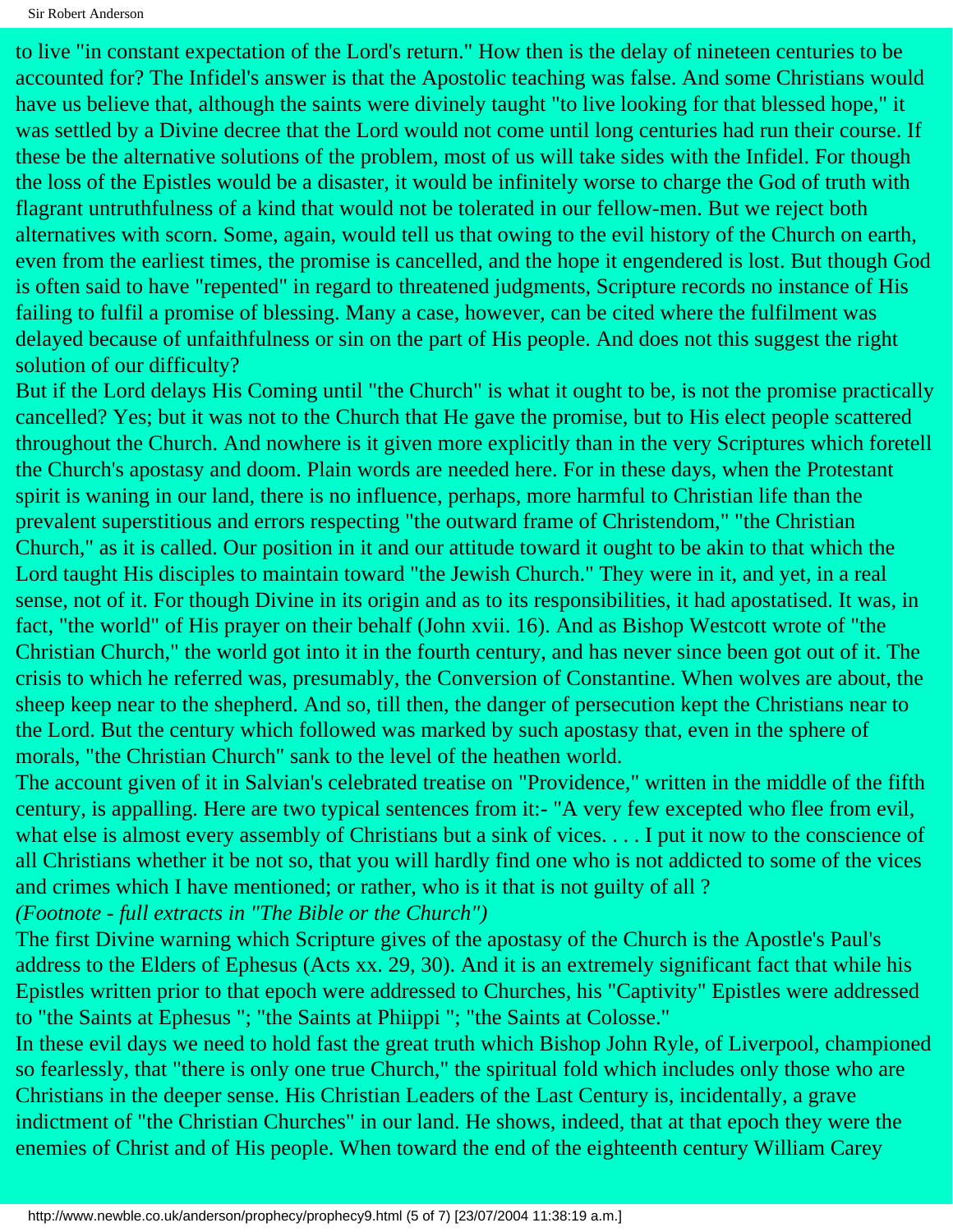sought to excite interest in missions to the heathen, among his brethren in the Baptist Ministry, he was put down as a troublesome faddist. For "if the heathen were elect, they would be saved without their help; and if God wished them to send out missionaries He would renew the gift of tongues." And when Carey and Thomas sailed for India in June, 1793, they went out as emissaries, not of "the Christian Church," but of a dozen Baptist Ministers- "troublesome faddists "-assembled in the low-roofed back parlour of Widow Wallis, at Kettering, in October, 1792. Thus was launched, to quote Sydney Smith's sneer, by a few 'consecrated cobblers,' the first English mission to the heathen in India.'

If the men who took the initiative in work of this kind had waited for "the Christian Church " to promote missions to the heathen, the heathen would possibly be still unevangelised. For even the Church Missionary Society was the offspring of the despised "Clapham Sect." The meeting at which it was founded was held in neither Westminster Abbey nor St. Paul's, but in a hired room in a poor sort of City inn. And it was not till forty years afterwards that Ecclesiastical dignitaries accorded it their patronage. For by that time all the Churches had begun to feel the influence of the Evangelical revival of the early decades of last century.

Still deeper and far more widespread was the influence of the revival which marked the middle of the century. But no sooner did the spiritual power of that revival begin to wane than a new apostasy set in. And as the result our National Church has been so thoroughly corrupted by Romanising influences that it is no longer Protestant, and the great Evangelical Party is but a memory of the past. And all our British Churches have been leavened with the Kultur of that German infidelity which has reduced that nation morally to the level of savages.

But what bearing has all this upon the truth of the Lord's Coming? It is owing to a false estimate of "the Church" that so many devout Christians neglect that truth, seeing that it is ignored in all our doctrinal standards. It will be said, perhaps, that it has no place in the "dogmatic theology" of the Epistles. True, for it is a fact of great significance that the Coming of the Lord is never mentioned as a doctrine that needed to be expounded, but only as a truth with which every Christian was supposed to be familiar. And the reason of this is clear. For the very first day on which a convert was privileged to enter a Christian assembly he heard the words, "As often as ye eat this bread, and drink the cup, ye proclaim the Lord's death till He come." And if "unlearned in doctrine," he might well ask, "But has He not come? ", and then all would be explained to him; and ever afterwards, as week by week he heard those charter words, the hope of the Coming would be inseparably linked with the atoning death of Christ. But with Christians generally all this is now forgotten, and the Lord's Supper points only back to Calvary. And it is too commonly associated with "the cult of the Crucifix," which reaches the Pagan level in "the reservation of the Sacrament" and "the Mass." Indeed, there are many, even among spiritual Christians, who habitually speak of the Supper as "remembering the Lord's death." We do thus "proclaim the Lord's death "; but the vital and essential element in the sacred rite is that to which the Lord's own words give emphasis: "This do in remembrance of ME "-not a dead Christ, but an absent Saviour and Lord. If then, shaking free from every false or superstitious estimate of "the Church" and its theology, the Lord's Supper regained its right place in Christian thought and Christian experience, the truth of the Coming would be restored to the place it held in Apostolic days; and a vague sort of intellectual faith in a "Second Advent" in a vastly distant future, would give place to a real heart-belief in the Lord's return, as a present hope, to cheer and oomfort us in sorrow, and to influence character and conduct in our daily life.

Of days in Israel when their religious leaders failed them it was written, "Then they that feared the Lord